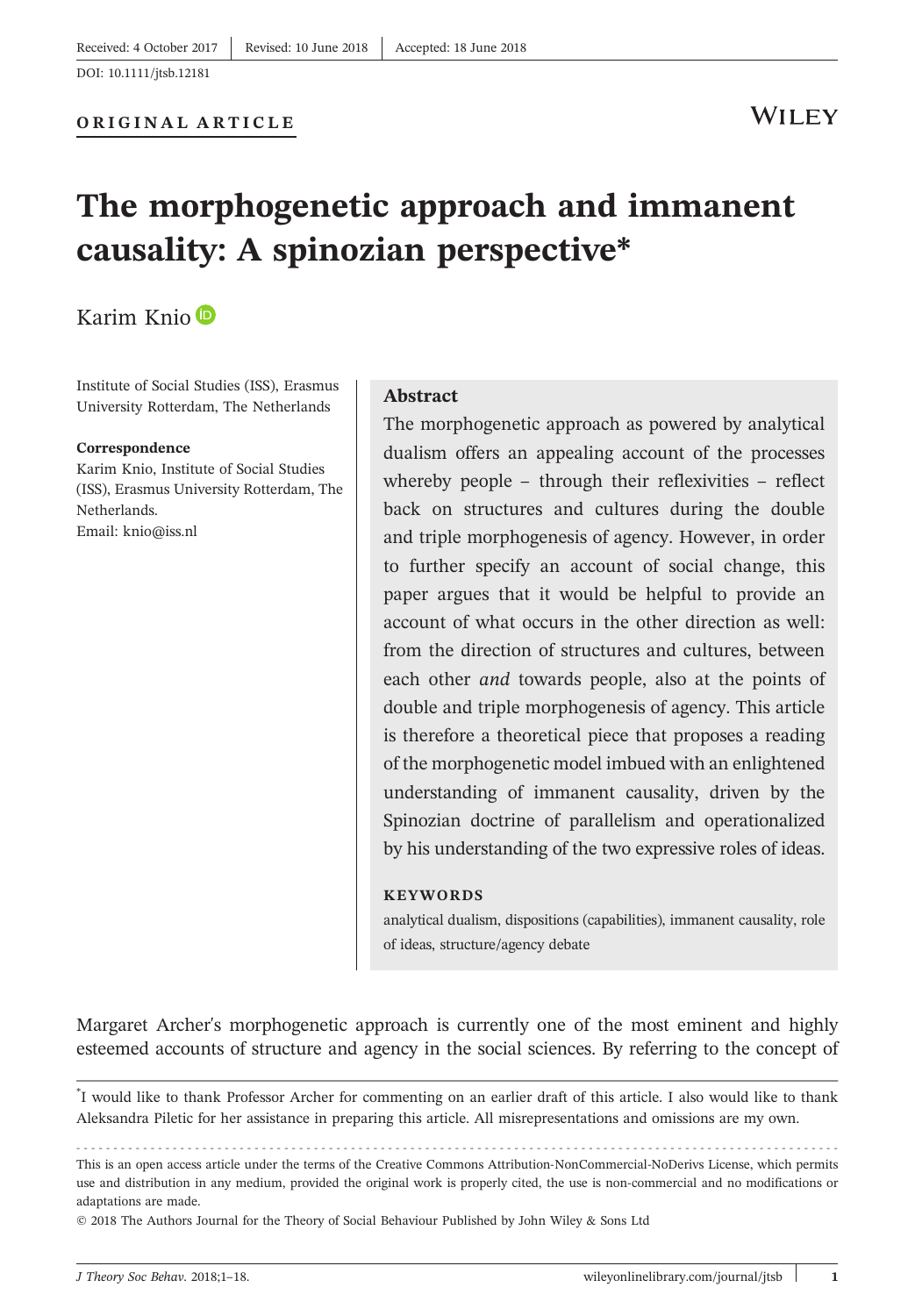emergence, the morphogenetic model offers a compelling account of the way that structure relates to agency. The centerpiece of the morphogenetic approach – analytical dualism – allows Archer to develop a framework that is centered around the "conditional and generative mechanisms operating *between* structure and agency" (Archer, 1995: 16). There is much merit to analytical dualism, particularly in terms of its explanatory potential and methodology, but over the years it has attracted a variety of critiques stemming from different ontological and theoretical standpoints.

On the one hand, certain scholars have argued that Archer's analytical dualism entails a "reification which can at all times be reduced to individuals and their interactions" (King, 1999: 222; Hay, 2002: 125) leading her to fall into a so‐called "ontological dualism" (Hay, 2002; King, 1999; Piiroinen, 2014; Sawyer, 2001). Others have likened her model to Giddens' structuration theory, arguing that Giddensian duality is entirely compatible with her version of dualism (Stones, 2001: 183). In this sense, the morphogenetic model has encountered criticism from both sides of the ontological spectrum – both for employing a dualist ontology which fails to take the interplay between structure and agency seriously (King, Hay) *and* for employing dualism in a false and incomplete way, as a heuristic device  $(Stones)^{1}$ .

In this article, I will take Archer's side in asserting that analytical dualism can neither be understood as ontological dualism nor as duality. In particular, I will do so by supplementing Archer's analytical dualism with the Spinozian notion of immanent causality. By arguing that the cause is not separate from its effect, but rather "explicated through its effects in a non-representative, nonresembling expression" (Diefenbach, 2013: 167), certain Spinozian scholars have laid the groundwork for a reconceptualization of the relationship between material and ideational as well as structure and agency. I will build on this understanding and argue that immanent causality can act as a further specification of the interaction between culture, structure and agency as mediated through people. In the next section, I will provide a clarification of three crucial features of the morphogenetic model which have been the target of criticisms over the years. I will then turn to the central contentions at the heart of analytical dualism and point to ways in which they would benefit from further analytical specification. In line with this, in the subsequent section I turn to Spinozian scholarship and the Spinozian understanding of immanent causality, as well as how it can serve to further elaborate the morphogenetic model. In the final section, I will specify the operationalization of the Spinozian perspective of the morphogenetic model à la immanent causality. I will conclude by referring to a number of implications that could be useful for further research in critical realism.

## **1** | **SPECIFYING CRUCIAL FEATURES OF THE MORPHOGENETIC MODEL**

In my reading of the morphogenetic model, Archer's critics fail to consider three of its distinct features at a deeper level. If taken collectively, these features are able to offer a comprehensive and coherent understanding of analytical dualism and its implications in articulating a complex interplay between structure and agency. In this regard, I propose a more in‐depth specification of (a) the concept of emergence and emergent properties, (b) the important distinction between dispositions and dispositional capabilities (Archer & Elder‐Vass, 2012; Ellis, 2002), and (c) the important role of internal relations, necessary/contingent relations as well as their stratification.

#### *(a) On emergence and emergent properties*

Emergence is generally defined as the "situations in which the conjunction of two or more features or aspects gives rise to new phenomena, which have properties irreducible to those of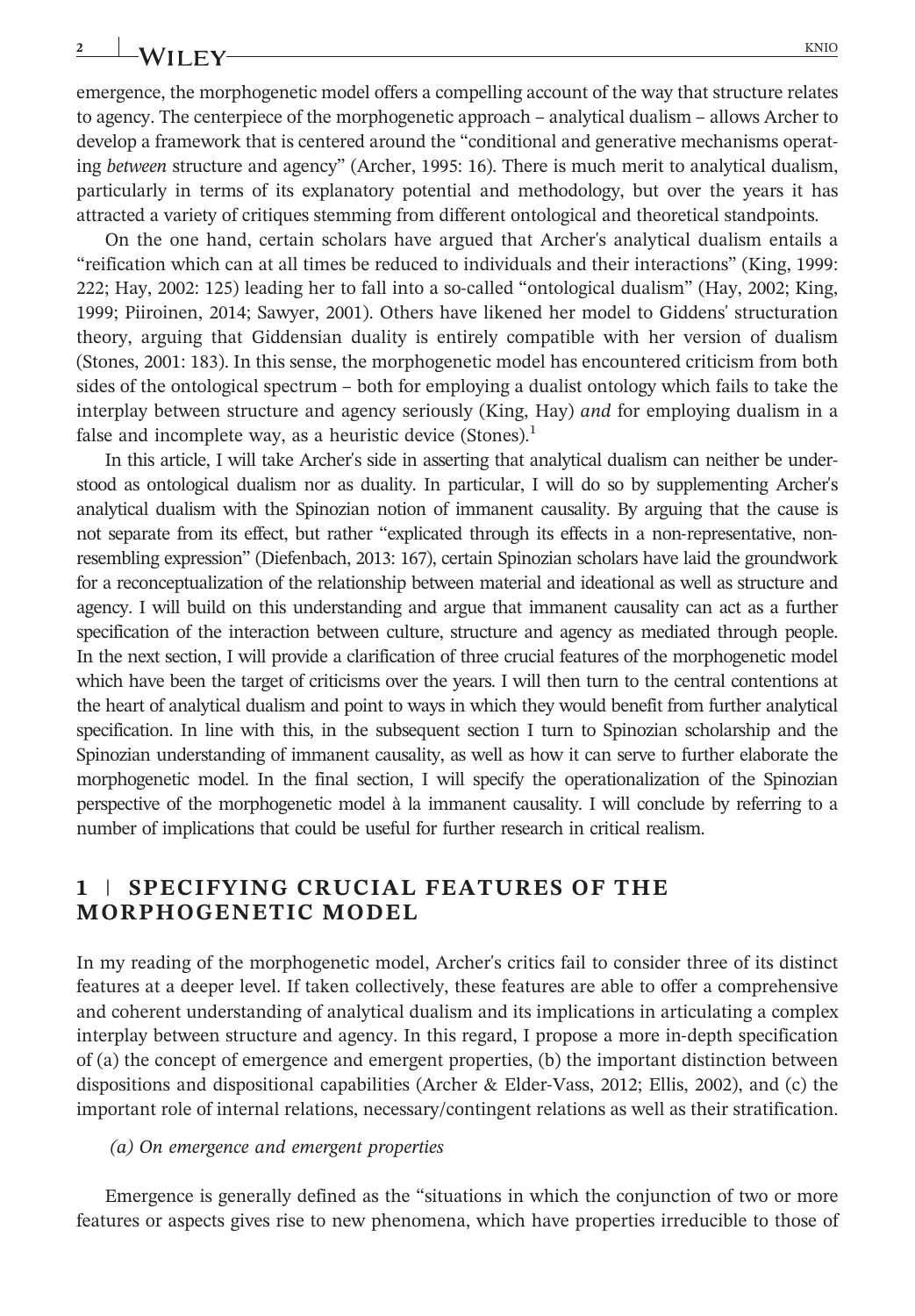$\frac{1}{2}$   $\frac{1}{2}$   $\frac{3}{2}$   $\frac{3}{2}$   $\frac{3}{2}$   $\frac{3}{2}$   $\frac{3}{2}$   $\frac{3}{2}$   $\frac{3}{2}$   $\frac{3}{2}$   $\frac{3}{2}$   $\frac{3}{2}$   $\frac{3}{2}$   $\frac{3}{2}$   $\frac{3}{2}$   $\frac{3}{2}$   $\frac{3}{2}$   $\frac{3}{2}$   $\frac{3}{2}$   $\frac{3}{2}$   $\frac{3}{2}$   $\frac{3}{2}$ 

their constituents, even though the latter are necessary for their existence" (Sayer, 2000). Emergence is therefore a phenomenon that signals a stratification of social reality whereby "different strata possess different emergent properties and powers" (Archer, 1995: 9).

Over time, emergence has been understood in a variety of ways, evoking considerable ontological divergences. Dave Elder‐Vass for instance differentiated between different types of emergence, ultimately contrasting two (sub) types: temporal (diachronic) and synchronic emergence.<sup>2</sup> According to him, the former 'lay usage' of emergence refers to the "first appearance or initial development of some new phenomenon," while the latter is concerned with "the relationship between the properties and powers of a whole and its parts at any single instant in time" (Elder‐Vass, 2010: 16). In sum, he adopts the view that a (weak) relational version of emergence is inherently synchronic in nature and bases his understanding of emergence on the relationship between "properties and powers of a whole and its parts at any single instant in time" (ibid.: 5; 16).

However, it is clear that Archer's understanding of emergence is not merely synchronic like Elder‐Vass', but is also inherently diachronic in nature (Archer & Elder‐Vass, 2012). Unlike Elder‐Vass, Archer insists that we must understand emergence as referring both to interactions between the parts and the whole at a specific moment *in time and over time*, acknowledging the heritage of ideas and culture left behind by previous rounds of socio‐cultural interaction (ibid.: 95–6).

Archer's diachronic *and* synchronic understanding of emergence is best illustrated through her treatment of the so-called 'parts' and the 'people' – i.e. her understanding of the relation between system integration and social integration (Archer, 1995: 183). Namely, she points out that "we can talk about 'system integration' conditioning 'social integration' which *necessarily* confronts the former, since 'social integration' always applies to the here and now (wherever that is situated historically), whilst 'system integration' is antecedent to it" (ibid.: 183; emphasis added). In other words, if we take Archer's reading seriously, we must understand that 'system integration' – antecedent to 'social integration' and extant in its own right – is constituted of the legacies of previous rounds of structural and/or socio‐cultural interaction.

As a result, 'social integration' is an emergent property of 'system integration'. The latter precedes the former, while the former cannot be reduced to the latter. This is because synchronic/diachronic emergence between levels implies a thicker version of 'contingent necessity' whereby the lower stratum is contingently necessary to the upper stratum and the upper stratum is necessarily contingent on the lower one (see Brown, 2002). Let us now turn to dispositions and dispositional capabilities in order to flesh out the implications of this debate even further.

#### *(b) On dispositions and dispositional capabilities*

Differing understandings of emergence naturally have analytical implications for a variety of related debates, and the recent debate on dispositions and dispositional capabilities between Archer and Elder‐Vass (2012) is a natural and fitting illustration of this. While Elder‐Vass argues that ideas cannot exist in an external realm as they merely contain the "*tendency* to be understood in some ways rather than other" (Archer & Elder-Vass, 2012: 105), Archer insists that one must "acknowledge the objective capacity of ideas" (ibid.: 108). It therefore becomes clear that while Elder‐Vass merely accounts for dispositional capabilities of ideas, Archer is making a much deeper argument: dispositional capabilities are necessarily preceded by dispositions, which are located on a temporally prior level (Archer, 1996).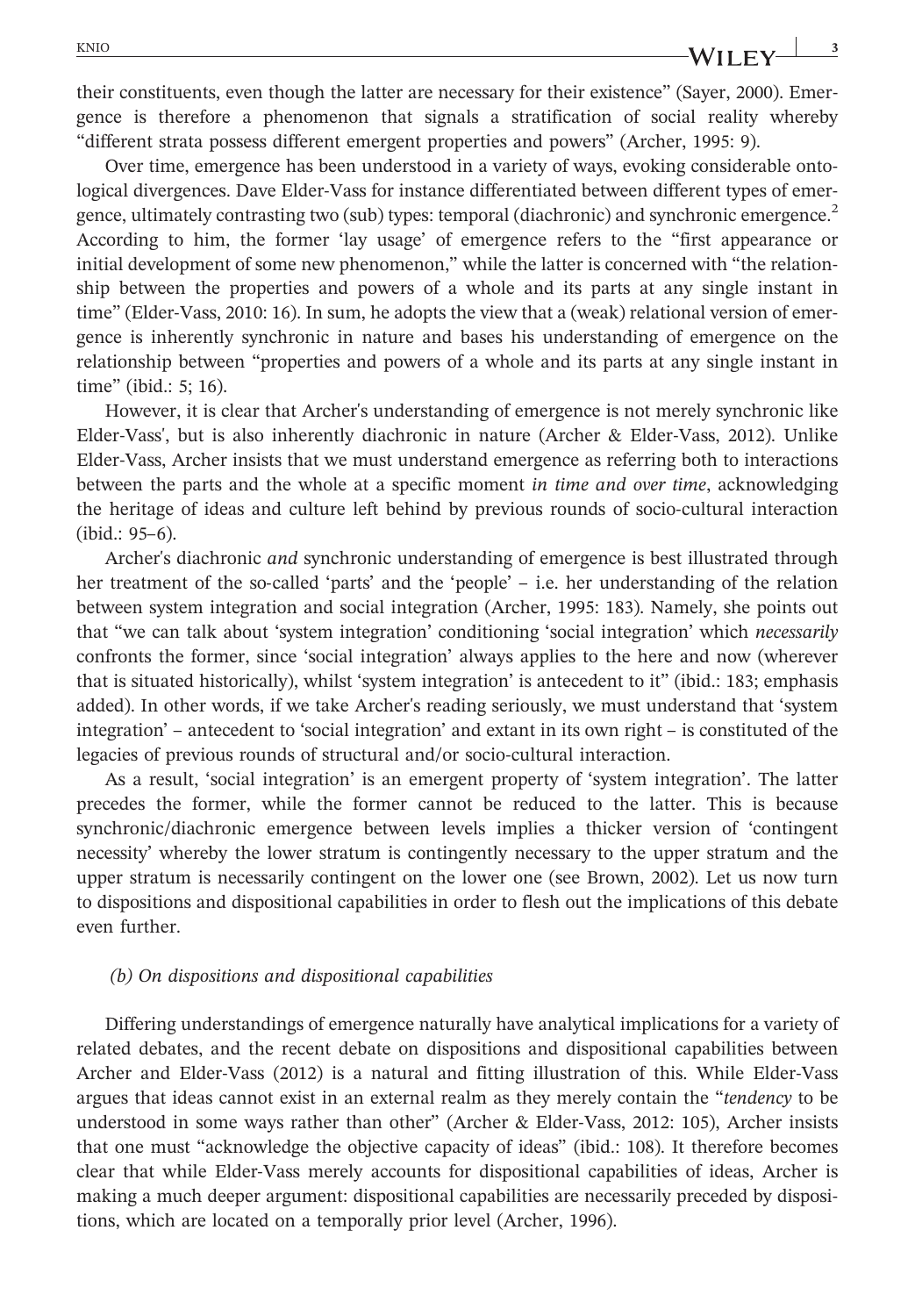From this, it follows that properties are dispositions or clusters of powers which represent an inheritance from past interactions; they belong to what Archer calls Structural and Cultural Systems (S.S. and C.S.), existing at the level of conditioning. Archer's understanding is in line with Ellis' argument that "dispositional properties are genuine properties, and intrinsic to the things that have them" such that "the essential properties of things always include dispositional properties" (Ellis, 2002: 59).<sup>3</sup> Dispositional properties are also concerned with a sort of causal process, and the circumstances in which a disposition is displayed should be understood as the so‐called 'triggering' circumstances (ibid.: 65). As such, "dispositional properties of things cannot … be defined behavioristically, and ought not to be identified with the dispositions they are postulated to explain" (ibid.: 77). This must be understood in contrast to properties existing at the level of interaction for Archer (Structural Interaction S.I. and Socio‐Cultural Interaction S.C.) where the 'double morphogenesis of agency' <sup>4</sup> takes place. This again is in line with Ellis' distinction between dispositions and dispositional capabilities (ibid.: 76) with the latter being tendentially and behaviorally imbued once they have been triggered. As Ellis puts it himself, the "manifest, behaviouristically describable dispositions of things" tend to have a causal dimension and they refer to "how these things will, or be likely to *behave* in various circumstances" (ibid.; emphasis added).

Consequently, it should be clear that the debate on dispositions and dispositional capacities is directly in line with the understanding of emergence elaborated on above. Namely, while dispositional capabilities do exist in their own right, they are a product of both diachronic *and* synchronic processes. In other words, dispositional capabilities must be preceded by dispositions, clusters of powers which form the legacies of past – diachronic – interactions. Dispositional capabilities are therefore tendencies mediated by human beings that exist *in relation to* the properties generated through the system integration at previous stages of the process. As a result, when we talk about dispositions, we are referring to 'system integration' rooted within material and cultural systems of the past, while dispositional capabilities allow us to form a more solid understanding of 'social integration.'

#### *(c) On internal relations, necessary/contingent relations and their stratification*

In order to follow Archer's logic to its natural conclusion and offer a final round of specifications, we must now build on the distinction between dispositions (properties) and dispositional capabilities (tendencies). Namely, once we zoom into a deeper understanding of emergence and properties we are able to gain a more nuanced understanding of internal relations and their role within the morphogenetic model. In Archer's words, what distinguishes an 'emergent property' is its real homogeneity, i.e. that the relations between its components are internal **AND** necessary ones rather than seemingly regular concatenations of heterogeneous features" (Archer, 1995: 173; emphasis added). In other words, a property should be understood as being integral in relation to itself and self‐sufficient in scope, and uniform because it is bound by a logic of necessary and internal relations. Readers of the morphogenetic approach should therefore be aware that internal relations are **specific** forms, i.e. whether these specific forms are necessary or contingent will depend on their position within the stratification of social reality.

In other words, whether forms are necessary and/or contingent depends upon their precise location with respect to the three phases of the morphogenetic cycle: the level of conditioning, the level of interaction and the level of elaboration/reproduction. At the level of conditioning in particular, we are able to see the relationship between necessary and internal relations most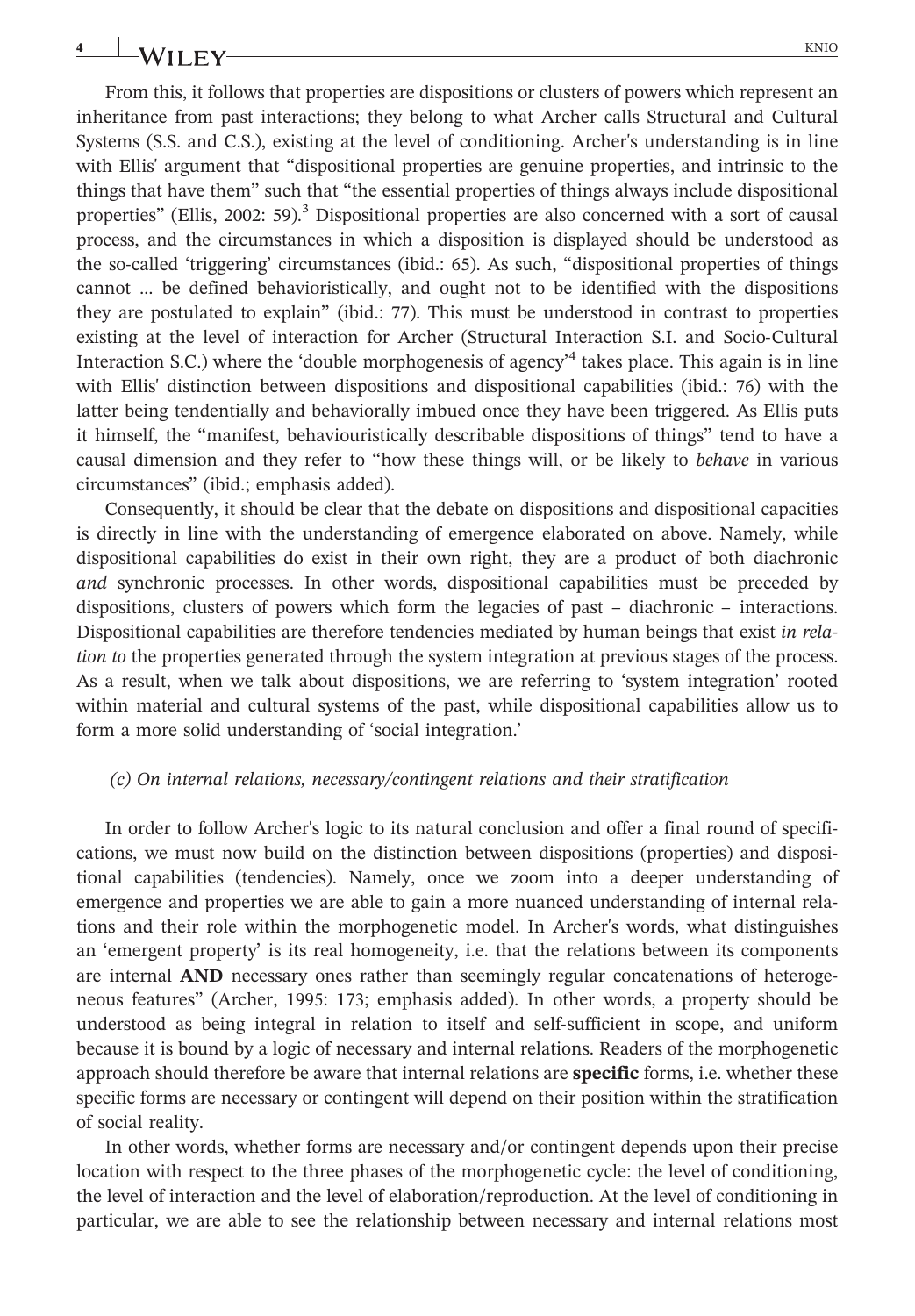#### KNIO **5**

clearly – it is here that Archer talks about necessary **AND** internal relations in themselves. On the other hand, the level of interaction fosters relations which are necessary **OR** contingent in scope. This second emergent order is therefore the one at which the previously mentioned dispositional capabilities can be located, i.e. where there is an agential element to the relations. Finally, at the level of reproduction/elaboration we can talk about purely contingent relations – what Archer calls the "results of the results of the results of social action" (1995: 325).

If we go one step further, the morphogenetic model fleshes out in detail Bhaskar's argument that "tendencies may be possessed unexercised, exercised unrealized, and realized unperceived (or undetected)" (2008: 7). In this vein, the level of conditioning speaks to structures that are either juxtaposed to each other (but resistant to change) and/or structures that are triggered, but relatively resistant to the triggering force (possessed unexercised and exercised unrealized $^8$ ). In other words, these structures are necessary and enduring in and of themselves, leading them to being both necessary **AND** internal in nature. At the level of interaction, on the other hand, structures are triggered, activated and imbued with a degree of social action and conduct. This leads to a situation where the interaction between structures and people is necessary **OR** contingent (realized unperceived). Whether these realizations remain (un) perceived or (un) detected at the level of reproduction/elaboration depends on the empirical context and these are purely **contingent** issues.

It has been the aim of this section to point to several crucial aspects of the Archerian model which have caused a certain degree of confusion in the past. My three-step specification of the morphogenetic model has therefore (a) stressed the diachronic *and* synchronic nature of emergence, (b) the necessary and emergentist pre‐existence of dispositions in relation to dispositional capabilities and (c) the important role of stratification in determining whether a relation will be necessary and/or contingent. These three points not only elucidate the role and position of analytical dualism, but they also allow us to build upon the morphogenetic approach as a whole. In order to drive these points further, I will proceed by arguing that it is necessary to develop a more thoroughly explicated understanding of the link between structure and agency. In the following section, I will therefore deal with pathways for moving the morphogenetic model forward.

## **2** | **TAKING THE MORPHOGENETIC MODEL ONE STEP FURTHER**

For Archer, a complex interaction between structure and agency<sup>5</sup> cannot be viewed as mere hydraulics, but one which is mediated by people. Thus, in order to identify problems in operationalizing analytical dualism within the morphogenetic model, I will now turn to the way she tackles people as the link between agency and structure. Namely, Archer has extensively dealt with People Emergent Properties (PEPs), both in her more recent work (Archer, 2007, 2012; Archer & Donati, 2015) as well as in earlier studies (Archer, 1979). This has led her to pioneer her three‐stage model, "one that gives both objectivity and subjectivity their due and also explicitly incorporates their interplay through the process of reflexive mediation" (Archer, 2007: 16):

1. "Structural and cultural properties *objectively* shape the situations that agents confront involuntarily, and *inter alia* possess generative powers of constraint and enablement in relation to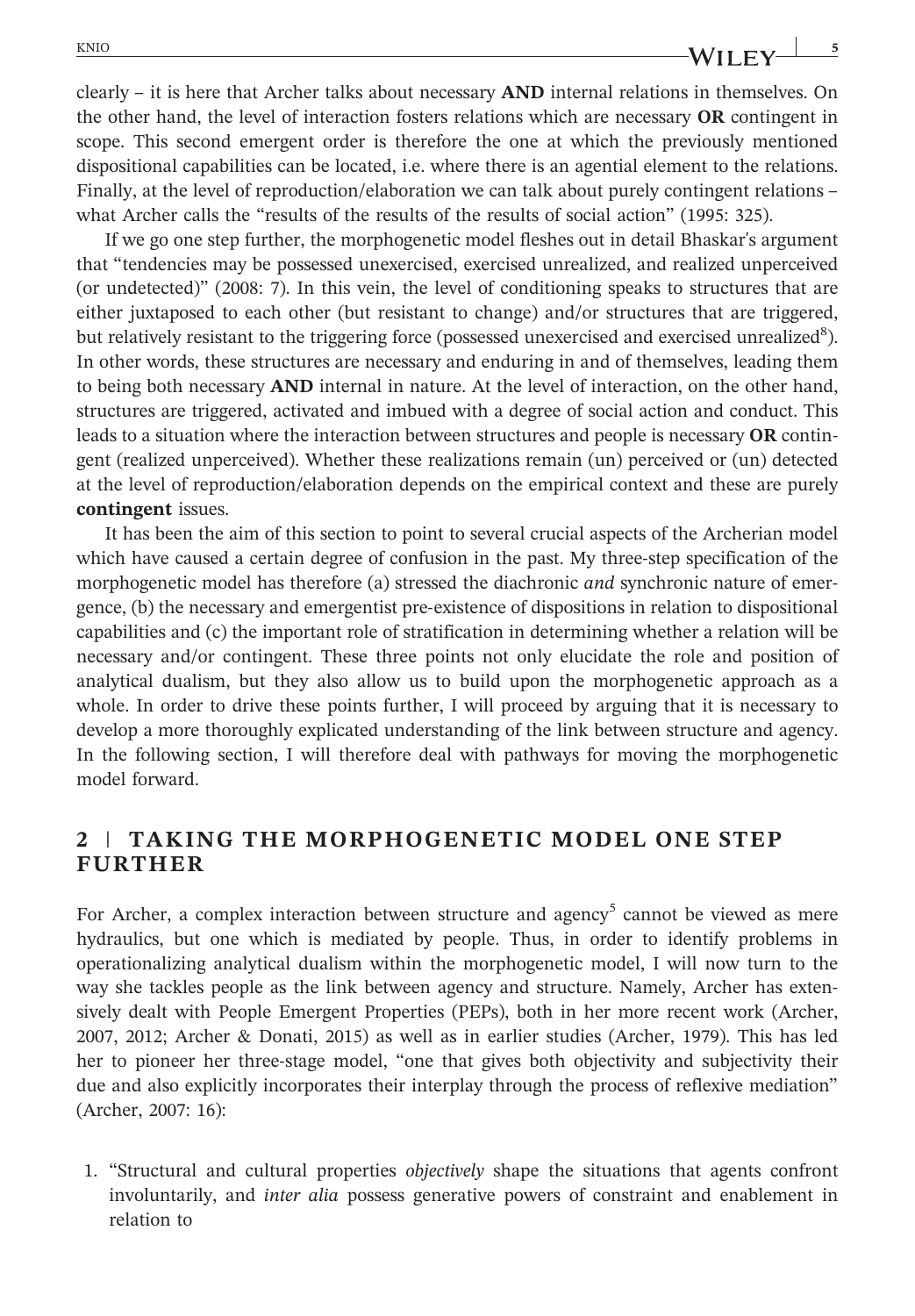**6** KNIO

- 2. Subjects' own constellations of concerns, as *subjectively* defined in relation to the three orders of natural reality: nature, practice and the social.
- 3. Courses of action are produced through the *reflexive deliberations* of subjects who *subjectively* determine their practical projects in relation to their *objective* circumstances." (ibid.: 17).

Crucially, it is through the mechanism of internal conversations and reflexivity that Archer therefore relates structure to agency. She has identified two distinct loci for this mediation: double and triple morphogenesis. In particular, she evokes the 'double morphogenesis of agency' to denote where 'self‐development' interacts with a variety of structures and cultures in action enabling her to distinguish between different modes of reflexivities: the communicative, the autonomous, meta‐reflexive and fractured reflexivity (Archer, 1995, 2000, 2003, 2007, 2012). She ultimately locates these four different dominant modalities of reflexivity in relation to different situational logics of action: 1) contextual continuity (communicative reflexivity); 2) contextual discontinuity (autonomous reflexivity); 3) contextual incongruity (meta‐reflexivity); 4) lack of contextual continuity (fractured reflexivity) (Archer, 2012). These situational foci of reflexivity then enable Archer to flesh out the 'triple morphogenesis of agency' where reflexive deliberations possessed by social actors relate structure to agency (Archer, 1995, 2000, 2003, 2007). Archer therefore uses these two agential junctures as the cornerstones for her methodological implementation of an analytical dualism‐based morphogenetic approach.

The integration of PEPs in relation to Structural Emergent Properties (SEPs) and Cultural Emergent Properties (CEPs) has therefore allowed her to plot the intersection of structure, culture and agency via the mediation of people and their reflexivities. At times, however, it appears that Archer's emphasis on reflexivity and the role of the individual has inadvertently moved us away from certain fundamental features of the model. In order to be more rigorous and analytically robust, it is my contention that it is therefore necessary to perform the analysis in the other direction as well: rather than limiting our study to the way people relate to structure and culture via the two loci of interaction (double and triple morphogenesis), it is also necessary to conduct an analysis of the interplay of structure and culture with people. In this way, I am also considering the relation between SEPs and CEPs in their own right, as well as the relationship of structure and culture to people via the double and triple morphogenesis of agency. In particular, it is my understanding that Spinozian thinking and recent Spinozian contributions to the social sciences can operationalize a new perspective of the morphogenetic model. In the following section, I will elaborate on the benefits of deploying Spinozian thinking in relation to the morphogenetic approach.

## **3** | **WHEN IMMANENT CAUSALITY MEETS THE MORPHOGENETIC APPROACH**

Over the past three centuries, Spinozian scholarship has undergone a "number of renaissances" (Duffy, 2009: 111). From debates on atheism, pantheism and the nature of God in the  $17<sup>th</sup>$  and  $18<sup>th</sup>$  century, to Marxist interventions in the late  $20<sup>th</sup>$  century, Spinozian thinking has made extensive contributions and enriched a variety of philosophical debates (ibid.). In recent years, there has been a renewed focus on Spinozian metaphysics, their intersection with the metaphysics of adjacent thinkers (e.g. Leibniz, Descartes and Kant) as well as their applications to contemporary political philosophy. Central to many of these contributions has been what Spinozian scholar Yitzhak Melamed calls "one of the most important scholarly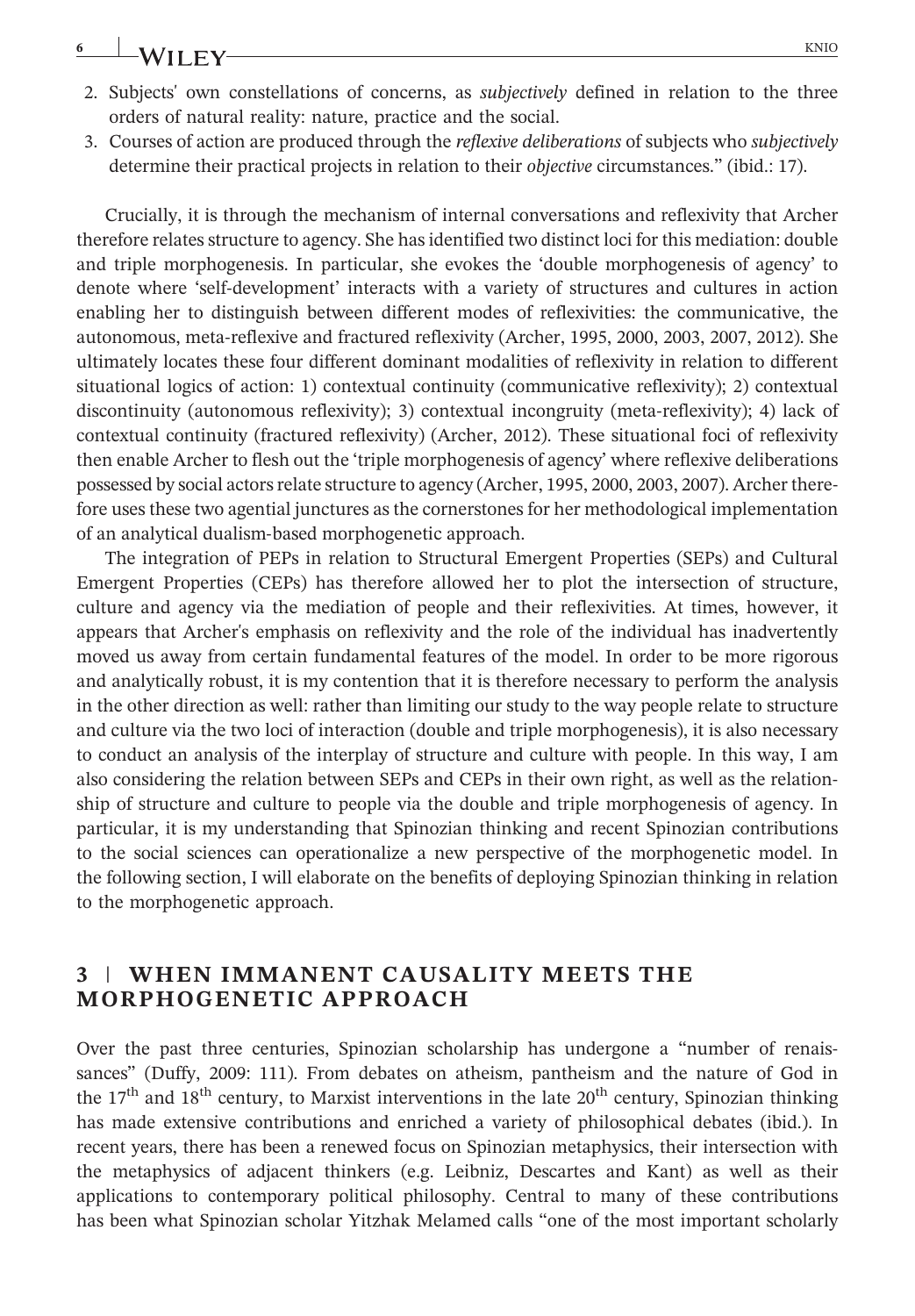#### $\frac{1}{2}$   $\frac{1}{2}$   $\frac{1}{2}$   $\frac{1}{2}$   $\frac{1}{2}$   $\frac{1}{2}$   $\frac{1}{2}$   $\frac{1}{2}$   $\frac{1}{2}$   $\frac{1}{2}$   $\frac{1}{2}$   $\frac{1}{2}$   $\frac{1}{2}$   $\frac{1}{2}$   $\frac{1}{2}$   $\frac{1}{2}$   $\frac{1}{2}$   $\frac{1}{2}$   $\frac{1}{2}$   $\frac{1}{2}$   $\frac{1}{2}$   $\frac{1}{2}$

controversies in Spinoza scholarship of the past thirty-five years": the question of whether Spinozian modes should be understood as inhering in substance or as depending upon it in terms of an efficient cause‐type relation (2009: 18). While certain influential scholars like Della Rocca (2002) have insisted on Spinoza's substance monism, others – primarily influenced by Deleuze (1988) readings – have inserted an ontology of difference into Spinozian thinking. Debates surrounding the Spinozian ontology and the relation between substance, attributes and modes have further spawned a variety of related discussions, particularly in relation to causality.

In recent years, one of the pre‐eminent scholars dealing with the Spinozian understanding of causality and immanence has been Katja Diefenbach. Diefenbach's starting point is the question of Spinoza's treatment of transcendence vs. immanence in what she argues was his unique ability to unite the two in "a kind of trans‐immanence in immanent terms" (2013: 167). Diefenbach bases this on an understanding of being that is differentiated in scope, and that "represents the immanent cause of all things" (ibid.: 169). In particular, she asserts that being "is not divided into parts, into species and genera, but is difference in itself: a single materiality in differential expressions, which are articulated in and by intensive degrees" (ibid.). What follows is an understanding of cause and effect that departs from the traditional model of efficient causality. Immanence allows us to conceive of the cause as "not absent but explicated through its effects in a non-representative, non‐resembling expression" (ibid.: 167). In a way, the cause then becomes inseparable from the effect. Diefenbach argues that we are able to think about "quasi-transcendent questions ... in an immanent sense" (ibid.: 167). Thus, by employing an understanding of the immanent cause, a new perspective on the relationship between structure and agency as well as the ideational and the material can be further developed. However, in order to trace the ways in which Diefenbach's argument can be understood within the context of the social sciences, I will now turn to several important contributions that have been made in this regard.

Namely, aside from the strand of scholarship dealing directly with Spinozian philosophy, a number of rich Spinozian interventions have also emerged in social science research. These contributions stem from divergent ontologies and research problematiques in their own right, but they have collectively succeeded in imbuing Spinoza with new life within contemporary International Political Economy (IPE) literature. The two most prominent contributors in this respect have been political theorists Lars Tønder and Andrew Brown. Tønder – located more on the ideational side of the ontological spectrum – has dealt with the pathways through which ideas cause political change (2010: 66). In particular, he argues that a Spinozian understanding of the *doctrine of parallelism* would permit a more thoroughgoing understanding of the role of ideas in "prescribing, shaping, constraining and guiding" the policy preferences of decision makers (ibid.: 56). On the other side of the ontological spectrum, Brown draws upon Spinoza to flesh out an understanding of thought and human activity whereby human practice is "vital to knowledge, inseparable from it" (2002: 183). He uses the Spinozian concept of *adequacy* to put forward the notion that knowledge and human practice should be understood in terms of a self-awareness, such that "[k] knowledge is guided, not by the thinking individual's consciousness and will, but by the material objects of practice" (ibid.: 183–4).

In this paper, I will draw on Tønder's three‐fold understanding of Spinoza and supplement it with certain conceptual elements articulated by Brown. This model will represent a foundation of my renewed understanding of the morphogenetic model. Namely:

(1) the doctrine of parallelism, which shows how the ideational and material are modally different yet ontologically equal;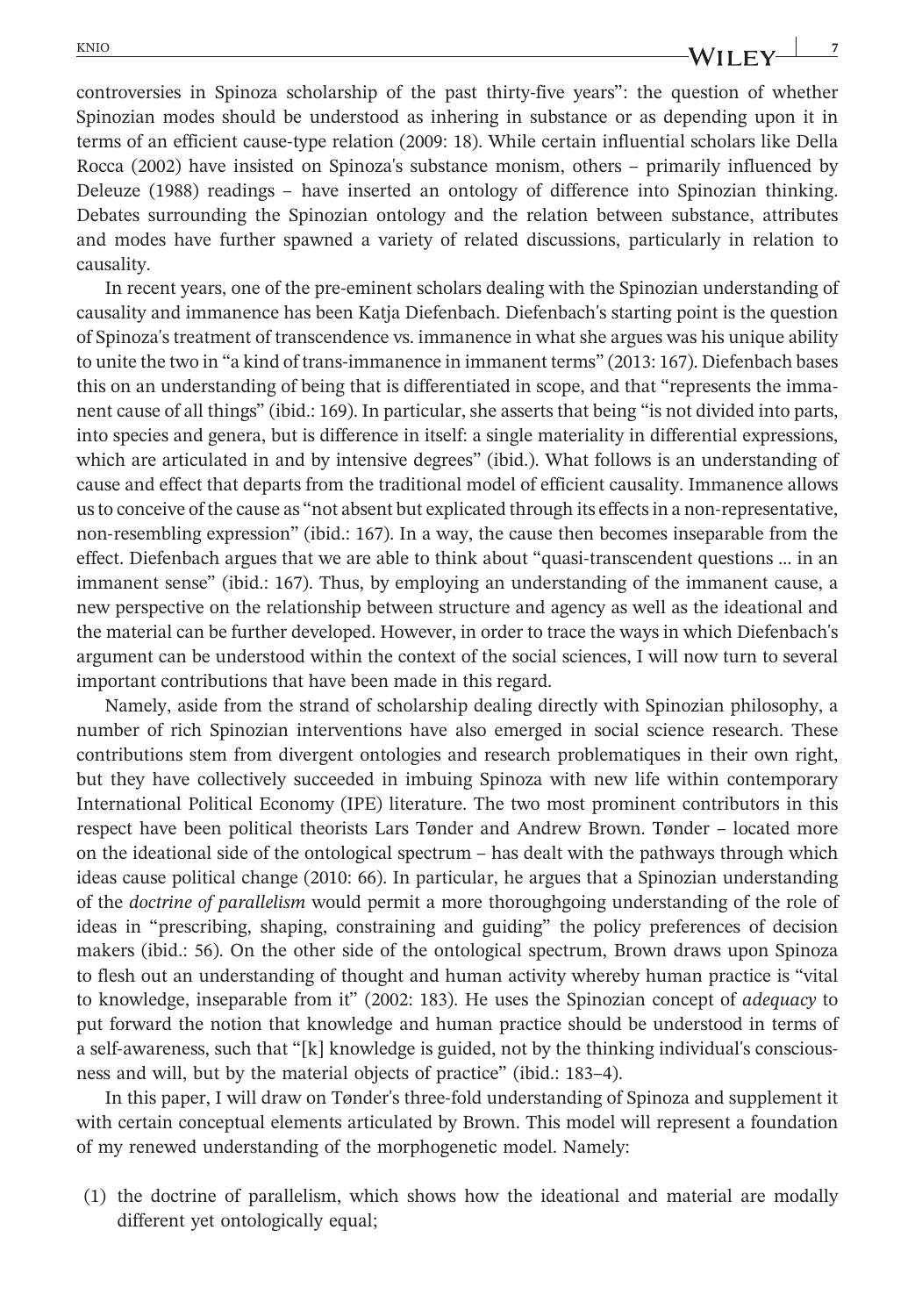- **8** KNIO
- (2) the expressive quality of ideas i.e. their self‐explication which shows how ideas possess agentive capacities that allow them to cause change in policy through their involvement with and explication of the circumstances from which they arise;
- (3) the notion of adequacy, which shows how the power of any idea depends on its ability to engage the world in ways that are persistent (Tønder, 2010: 68–9).

In the subsequent section, I will first turn to *why* immanent causality is complementary to the morphogenetic model, and then to *how* it can be used in this regard. In particular, the reason *why* immanent causality provides a useful contribution to Archer's model lies within the doctrine of parallelism: by offering an enlightened understanding of the material and ideational furnished by Spinozian thinking, we can fully elaborate on the crucial aspects of the morphogenetic model mentioned above. On another level – i.e. *how* we can employ immanent causality – the two expressive roles of ideas are able to provide us with a gateway for constructing a morphogenetic approach imbued with and enhanced by the doctrine of parallelism.

## **4** | **OPERATIONALIZING IMMANENT CAUSALITY AND THE MORPHOGENETIC MODEL**

#### *i. The doctrine of parallelism*

As previously mentioned, the Spinozian ontology contends that the ideational and the material exist parallel to each other, operating according to their own modalities (Tønder, 2010: 67). In this sense, 'parallel' is taken to mean that ideational and material are irreducible to each other and have independent causal powers. And although they have these different, variable but important causal influences, they are nevertheless intimately related to each other (ibid.). In particular, the material "empowers the ideational" while the ideational itself "is an idea *of* 'something'" (ibid.). "The point is," Tønder concludes, "neither to eliminate the material world from the purview of ideational analysis nor to diminish the distinctive causal powers of ideas; rather, it is to show how the material and ideational are part of the same explanation, one in which the study of causality is a matter of disclosing the many layers along which political change is evolving" (ibid.: 71).

The doctrine of parallelism should therefore be understood as the foundation of an emergentist configurational analysis of structure and agency that takes into account both the 'parts' and the 'people'. In particular, it allows us to acknowledge the ontological independence of both components such that "social reality is made of different strata, each with heterogeneous properties" (Archer, 1995: 133). At the same time, it is therefore possible to examine the crucial interplay between these different strata. Additionally, implicit within the doctrine of parallelism is a non-mechanistic understanding of matter which is, as Brown points out, complementary with the critical realist notion of emergence (2002: 182).

But then how do we operationalize this doctrine of parallelism? For Spinoza, the answer lies within the two expressive roles of ideas. In accordance with this, it is my contention that that these roles of ideas can take the morphogenetic model to its next logical step.

#### *ii. The first expressive role of ideas – 'self‐explication'*

According to Tønder, ideas are expressive as a result of "their involvement with both the material and ideational world" (2010: 67). The expressive quality of ideas then shows that "ideas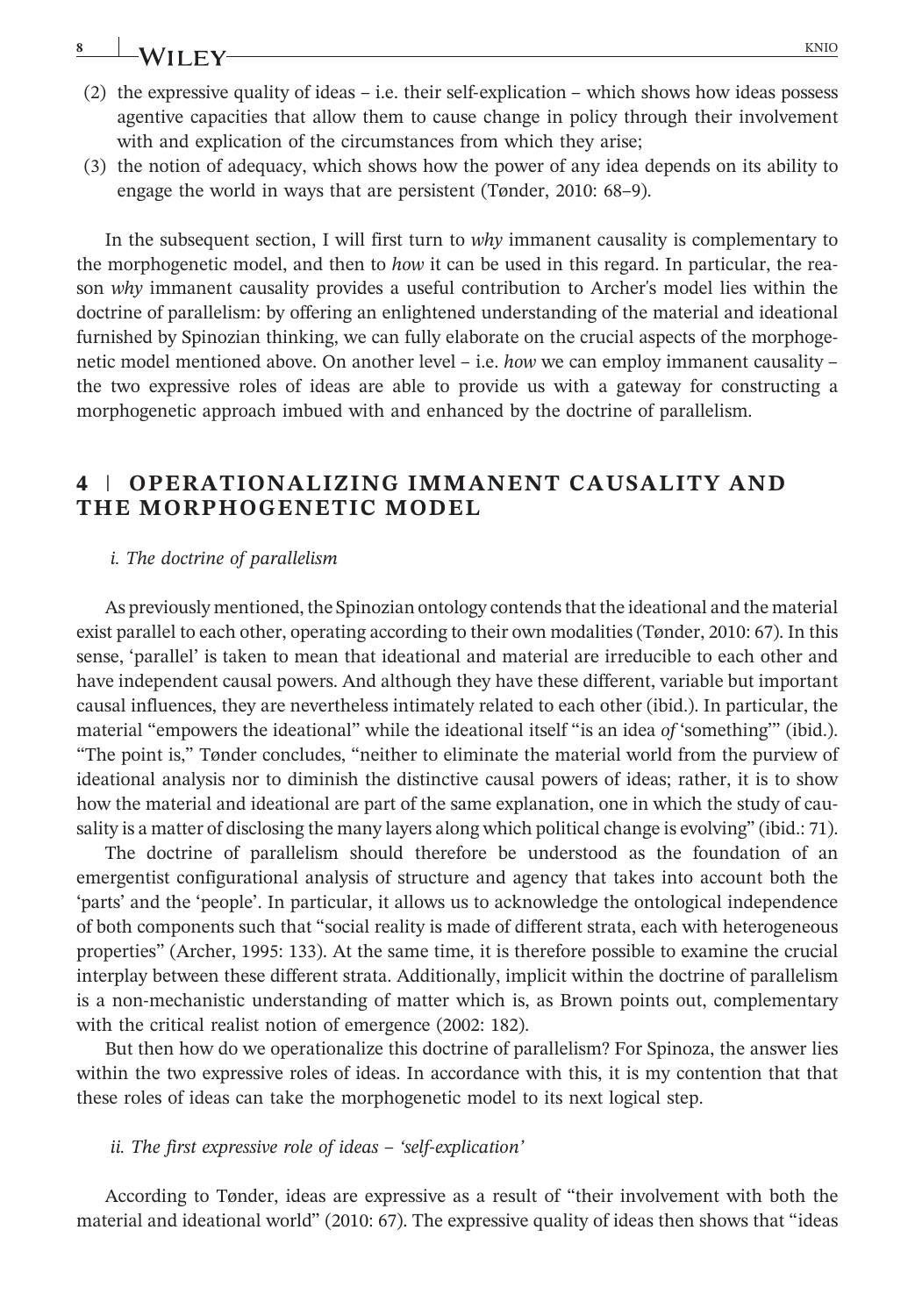## $\mathbf{M}/\mathbf{H} = \frac{9}{2}$

possess agentive capacities that allow them to cause change in policy through their involvement with and explication of the circumstances from which they arise" (ibid.: 68–9). Therefore, the doctrine of parallelism allows us to consider ideas as those entities which put forth a particular understanding of the world such that they lock a particular interpretation of it into a specific "worldview" (ibid.: 67). Tønder's understanding is further supplemented by Brown's particular articulation of Spinoza's "reconceptualization of the relation between knowledge (thought), human practical activity and the material objects towards which that thought and activity are addressed" (2002: 182). In other words, Brown's understanding of praxis is cognizant of the notion that ideas are always aware of the "temporal form of the thinking body" (ibid.). It is here that ideas are then conscious of the immediate nature of their milieu, allowing Tønder to argue that they also reformulate themselves in relation to the form of the milieu itself. This not only allows the worldview to become entrenched within the ideational realm, but it also interacts with the material by making a particular response or policy option look more favorable in relation to others (ibid.).

The expressive quality of ideas and their 'self‐explication', as proposed by Tønder and supplemented by Brown, can also be detected in the morphogenetic model. Surprisingly, however, Archer has never fully unwrapped the implications of such an understanding. I will now show the specific aspects of the morphogenetic model that reveal a complementarity with the Spinozian understanding of the relation between ideas and materiality. I will specifically focus on Archer's understanding of cultural and structural morphogenesis/morphostasis at the systemic and social levels (1995: 303), i.e. the levels of conditioning and interaction respectively and point to ways in which it reveals a complementarity with the Spinozian model.

Namely, implicit in Archer's work is that SEPs (belonging to the realm of the material) and CEPs (inherently ideational in nature) intersect at the interaction level of the model (ibid.: 305). She asserts that "we have to recognize that there is structural penetration of the cultural realm, and cultural penetration of the structural domain" (ibid.). This interpenetration of the two realms motivates different types of strategic action (ibid.: 216). Thus, in the realm of the second emergent order (or interaction) Archer juxtaposes necessary OR contingent relations of structures and cultures with compatible/complementary OR contradictory relations between structures and cultures. These juxtapositions (see Table 1) stipulate four different situational logics: protection, correction, elimination and opportunism (1995: 303). The logic of protection, for instance, refers to the juxtaposition of the necessary and compatible both in material and ideational terms. The logic of correction refers to the juxtaposition of necessary and incompatible

|                                        | <b>Contradictions</b>     |                             | Complementarities               |                                    |
|----------------------------------------|---------------------------|-----------------------------|---------------------------------|------------------------------------|
|                                        | <b>Necessary</b>          | Contingent                  | <b>Necessary</b>                | Contingent                         |
| (Situational logic)<br><b>CEPs</b>     | (Correction)              | (Elimination)               | (Protection)                    | (Opportunism)                      |
| C.S. level<br>S-C. level               | Syncretism<br>Unification | Pluralism<br>Cleavage       | Systematization<br>Reproduction | Specialization<br>Sectionalism     |
| <b>SEPs</b><br>S.S. level<br>S-L level | Compromise<br>Containment | Competition<br>Polarisation | Integration<br>Solidarity       | Differentiation<br>Diversification |

**TABLE 1** Cultural and structural morphogenesis/morphostasis at the systemic and social levels (Adapted from Archer, 1995: 303)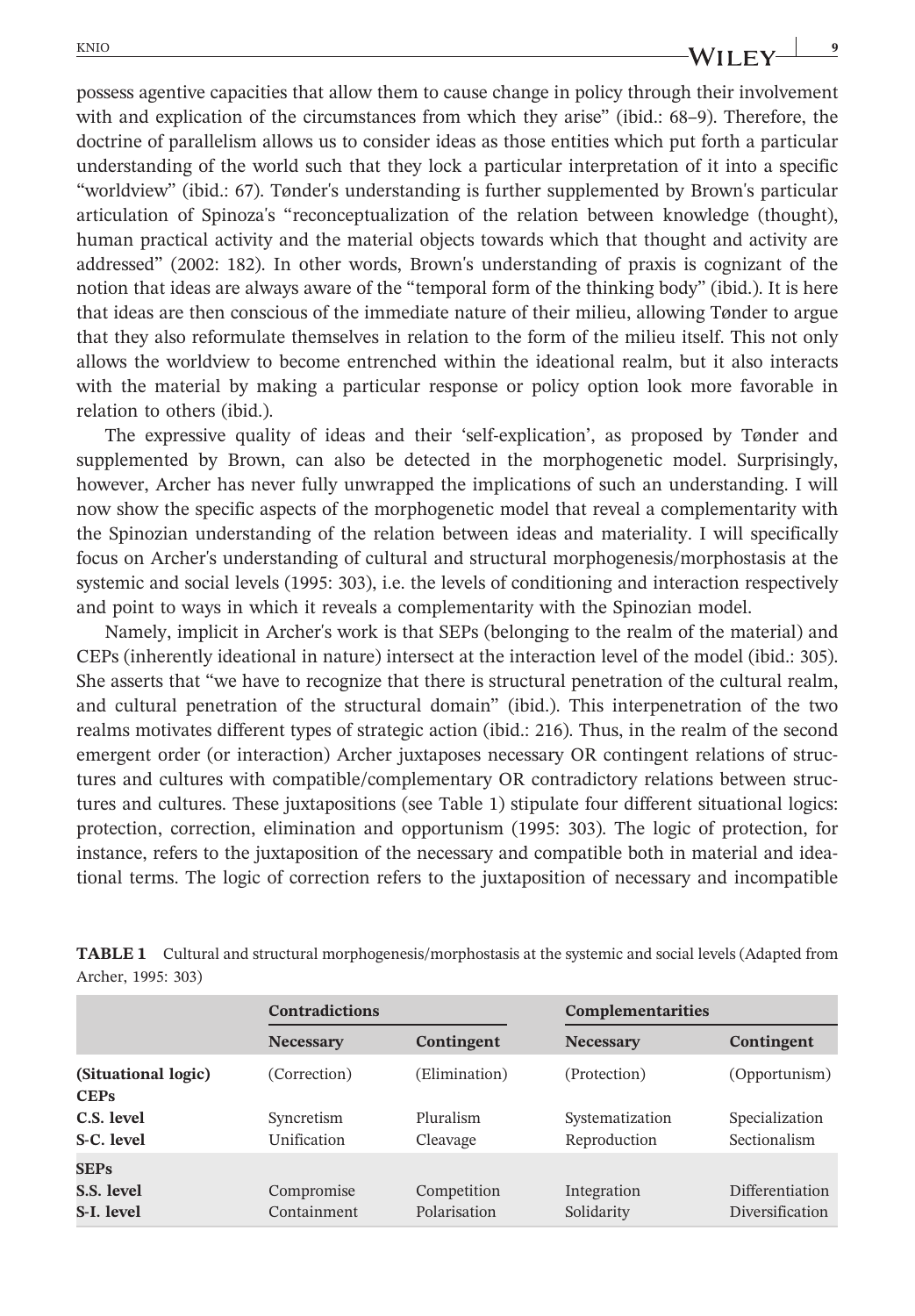both in material and ideational terms, while the logic of opportunism is the juxtaposition of contingent and compatible both materially and ideationally. Finally, the logic of elimination occurs in relation to the juxtaposition of contingent and incompatible, also both materially and ideationally.

Upon closer inspection, this table also reveals how these situational logics are delineated across the conditioning and interaction levels. As such, Archer distinguishes between the Structural System (S.S.) and Structural Integration (S‐I.) operating at the conditioning and interaction levels respectively. Equally, she distinguishes between Cultural Systems (C.S.) and Socio‐ Cultural Interaction (S‐C.) operating again at the conditioning and interaction levels respectively. The reader should thus observe that each of the four logics expresses two agential movements – the first represents the jump from the C.S. level to the S‐C. level, while the second is the movement from S.S. to S‐I.

In other words, under the logic of protection and at the level of SEPs, *solidarity* (located at the S‐I. level) envisages an agential movement in relation to *integration* located at the S.S. level above it. Thus, solidarity is a dispositional capacity of the disposition/property characterized by integration. Solidarity should therefore be understood as an emergent property of integration whereby solidarity is a *tendency* relating to the *property* of integration. In sum, solidarity is an emergent dispositional capacity/tendency of the disposition/property of integration. Similarly, at the level of culture (but also referring to the logic of protection), reproduction can be said to be an emergent dispositional capacity/tendency of the disposition/property of systematization.<sup>6</sup>

If the reader follows this particular understanding of the morphogenetic approach to its natural conclusion, it will become clear that properties must be understood as the results of previous rounds of interaction and that ideas, embedded within agential dispositional capabilities, are able to reveal the emergent properties that they come from. At the same time, it should be clear that dispositional capabilities cannot be reduced to the properties which they originate from (as they are emergent). Thus, dispositional capabilities have their own weight in empirical research, but they are never fully reducible to them. In other words, at the level of interaction – both with respect to culture and structure – we are able to empirically study whether the interaction between social structures (material or ideational) is necessary or contingent, compatible or not.

This is where the first Spinozian expressive role of ideas intertwines with the double morphogenesis of agency at the level of interaction: by virtue of their interactions with other structures, cultures and people, corporate agents become self‐aware and conscious of the **forms** that characterize their milieu.<sup>7</sup> This allows them to build a more well-defined strategy of action and identity, in accordance with the milieu that surrounds them. At this stage, however, they are not aware of 'what must be there' for the forms populating this milieu to exist in the way that they do. If we take the example above, corporate agents – acting in accordance with the logic of solidarity – become aware that a logic of integration must have existed at a preceding level. In other words, they are aware that integration (a property/disposition) is an internal relation (i.e. a form) that was also necessary at that stage. However, this does not necessarily imply that they also have knowledge of the particular necessity that lies behind this property/ disposition. In this vein, primary agents are experiencing a shrinkage in relation to corporate agents (Table 2), and are not even aware of the form at this stage of the cycle. Thus, the action of corporate agents – in accordance with the prevalent logic at the level of interaction – allows them to become fully aware not only of the logic at that level, but also of the logic pertaining to the level of conditioning.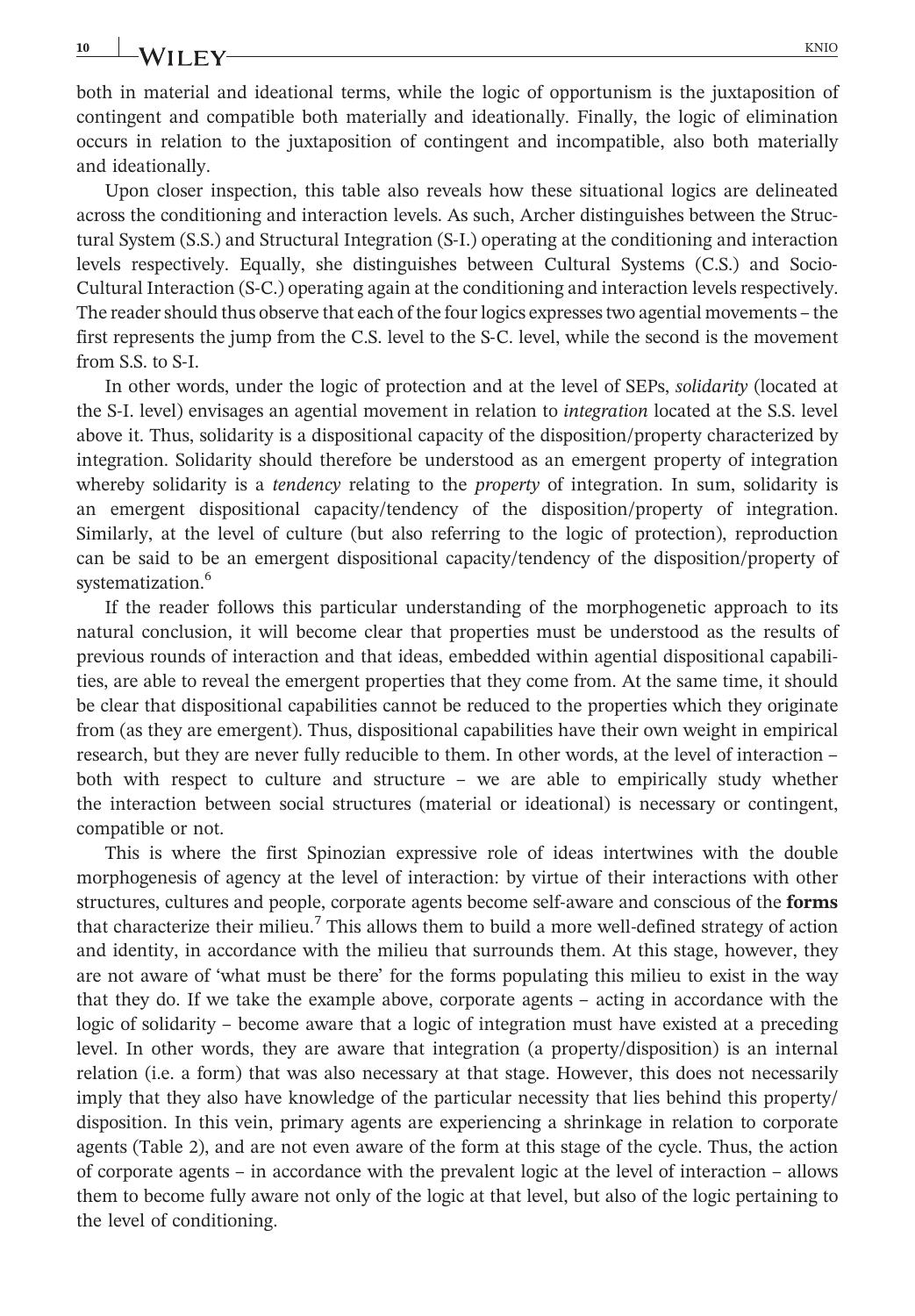| KNIO                                           |           |                                                                                                                                                                                     |                                                                                                                                                                                               |                                                                                                                                                                                                                              | $\overline{11}$ |
|------------------------------------------------|-----------|-------------------------------------------------------------------------------------------------------------------------------------------------------------------------------------|-----------------------------------------------------------------------------------------------------------------------------------------------------------------------------------------------|------------------------------------------------------------------------------------------------------------------------------------------------------------------------------------------------------------------------------|-----------------|
|                                                | People    | it subjectively relates to the three<br>First order of concerns (distinction<br>of self from social self) and how<br>orders of natural reality: nature,<br>practice and the social. | Second emergent order of concerns:<br>distinction of a variety of modes<br>autonomous, meta reflexive and<br>of reflexivities: communicative,<br>through internal conversations<br>fractured. | modes of reflexivities within the<br>Third emergent order of concerns<br>(emotions as commentaries on<br>situational logics of contextual<br>concerns): Situating different<br>continuity, discontinuity and<br>incongruity. |                 |
|                                                | Agency    | populated by primary<br>Social embeddedness<br>in relations mostly<br>agents                                                                                                        | towards 'self-development.'<br>Shrinkage of primary<br>Double morphogenesis<br>agents in relation to<br>of agency leading<br>corporate agents                                                 | and cultural actions in the<br>previous level reflect upon<br>reflexively aim to define it<br>agency: how social actors,<br>influenced by structural<br>their environment and<br>Triple morphogenesis of                     |                 |
| at the three levels of the morphogenetic cycle | Culture   | Necessary and Internal<br>logical relations par<br>excellence                                                                                                                       | Necessary OR contingent.<br>Compatible or not<br>$compatible = four$<br>situational logics                                                                                                    | level of conditioning<br>Contingent upon the<br>Absences from the<br>second level.<br>still persist                                                                                                                          |                 |
| Structure, culture, agency and people          | Structure | Necessary and Internal<br>material relations<br>par excellence                                                                                                                      | Necessary OR contingent.<br>Compatible or not<br>$compatible = four$<br>situational logics                                                                                                    | conditioning still persist<br>second level. Absences<br>Contingent upon the<br>from the level of                                                                                                                             |                 |
| <b>TABLE 2</b>                                 |           | Conditioning<br>(level 1)                                                                                                                                                           | Interaction<br>(level 2)                                                                                                                                                                      | or elaboration<br>Reproduction<br>(level 3)                                                                                                                                                                                  |                 |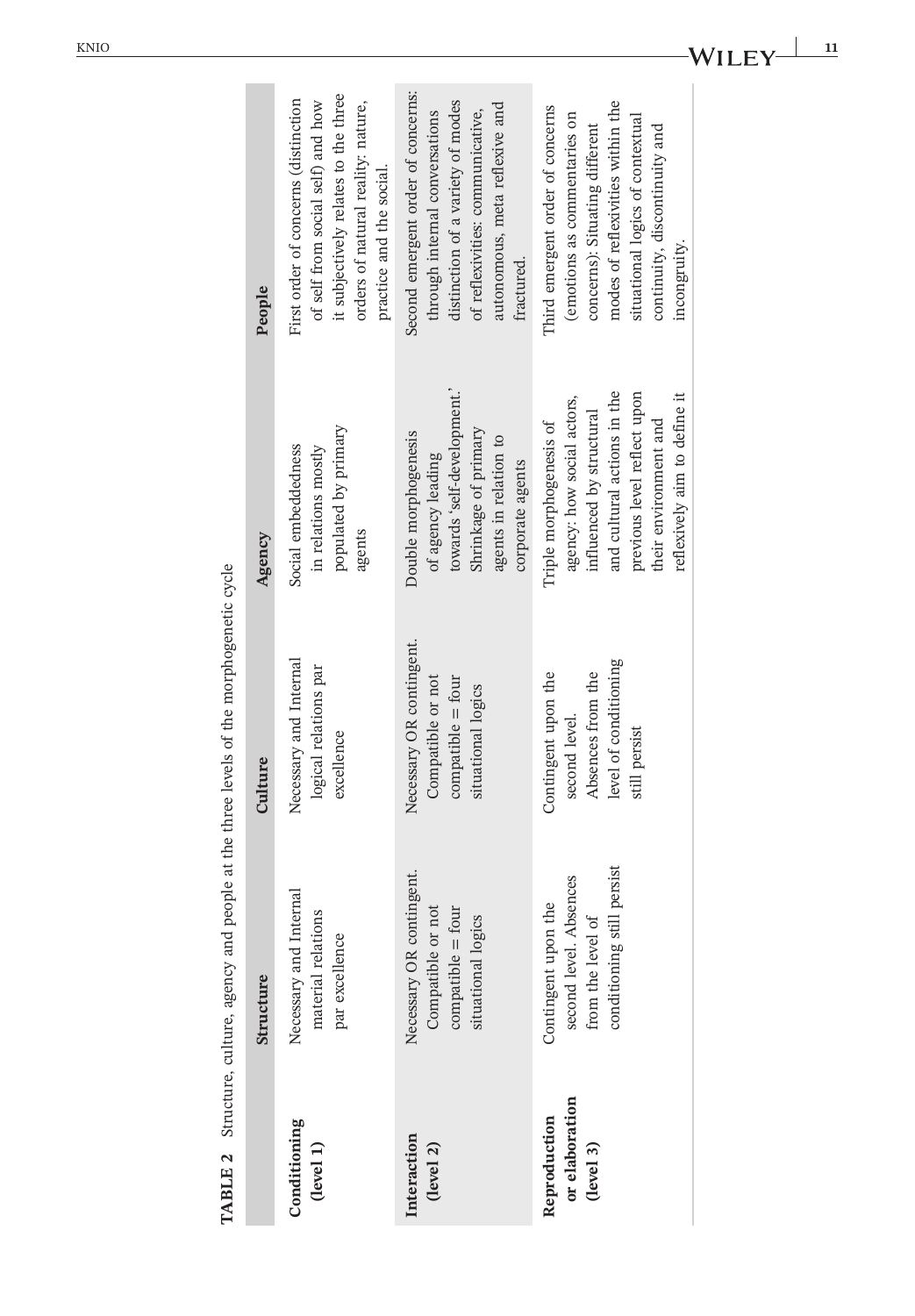In other words, it becomes clear that these generic depictions of properties (i.e. integration/ systematization for the logic of protection; compromise/syncretism for the logic of correction; differentiation/specialization for the logic of opportunism and competition/pluralism for the logic of elimination) are *necessary and internal* relations or forms. In accordance with the tradition of critical realism, once the researcher asks 'what must be there' in order for the necessary and internal relations to exist, it is possible to start thinking about the absences, which are the real for Bhaskar, behind the forms (Brown, 2002: 171). The gateway for doing so is the concept of 'adequacy.'

#### *iii. The second expressive role of ideas – 'adequacy'*

Over the years, various understandings of the concept of adequacy have been employed in critical realism. For instance, in his theorizations on truth, Sayer has referred to the notion of 'practical adequacy' (Sayer 43). In this sense, practical adequacy should be understood as the extent to which expectations are generated "about the world and [the] results of our actions which are realized" (ibid.). Similarly, Archer also employs the notion of 'adequacy' to designate logical relations pertaining to the Cultural System. For instance, she points out that "assuming the adequacy of translation and the invariance of logic, it becomes possible to characterize the relations between [two items in the CS] as contradictory or consistent" (Archer, 1996: 139). While these understandings of adequacy are certainly useful for fleshing out relations at the level of conditioning, I will now turn to the Spinozian understanding of adequacy which proposes a substantially different usage of the concept.

As mentioned previously, Tønder and Brown tackle the notion of 'adequacy' as one of the two chief pathways for understanding the relation between ideas and materiality in Spinozian terms. Tønder in particular advances a convincing understanding of the concept, arguing that the notion of adequacy demonstrates "the power of any idea depends on its ability to engage the world in ways that are persistent" (2010: 69). In other words, the idea becomes powerful by showing how its expression of the world is able to persist (ibid.: 68). For instance, Tønder argues that "an adequate idea of fear is one that expresses knowledge of how this fear is able to persist through circuits of affective being" (ibid.). Adequacy therefore necessarily implies a knowledge of the position of the idea in relation to the immediate contextual surroundings, and more significantly, of the mechanisms at play at an even deeper level.

The significance of 'adequacy' for the morphogenetic model can be clearly identified at the third level, i.e. the level of reproduction/elaboration. Namely, for Archer, it is in the third phase of the morphogenetic approach that it becomes possible to identify whether structures/cultures undergo reproduction or elaboration. Additionally, this phase is concerned with the mechanisms by which these scenarios influence the types of reflexivity that social actors, embedded in corporate agents, exert on these structures/cultures. Archer thus refers to this level as 'the result of the result of the result' of previous rounds of interaction: the third level must necessarily postdate the social interaction that occurs at the second level. In this regard, I propose a study of four possible sociological derivations which are purely contingent on the results arising out of the types of situational logics highlighted in the prior level (i.e. level two). In my understanding of Archer's morphogentic sequence (1995) and her theorizations about reflexivity (2012), these four derivations are as follows:

#### 1. *A junction between structural and cultural morphostasis*

Thematically, Archer refers to this as contextual continuity which influences social actors to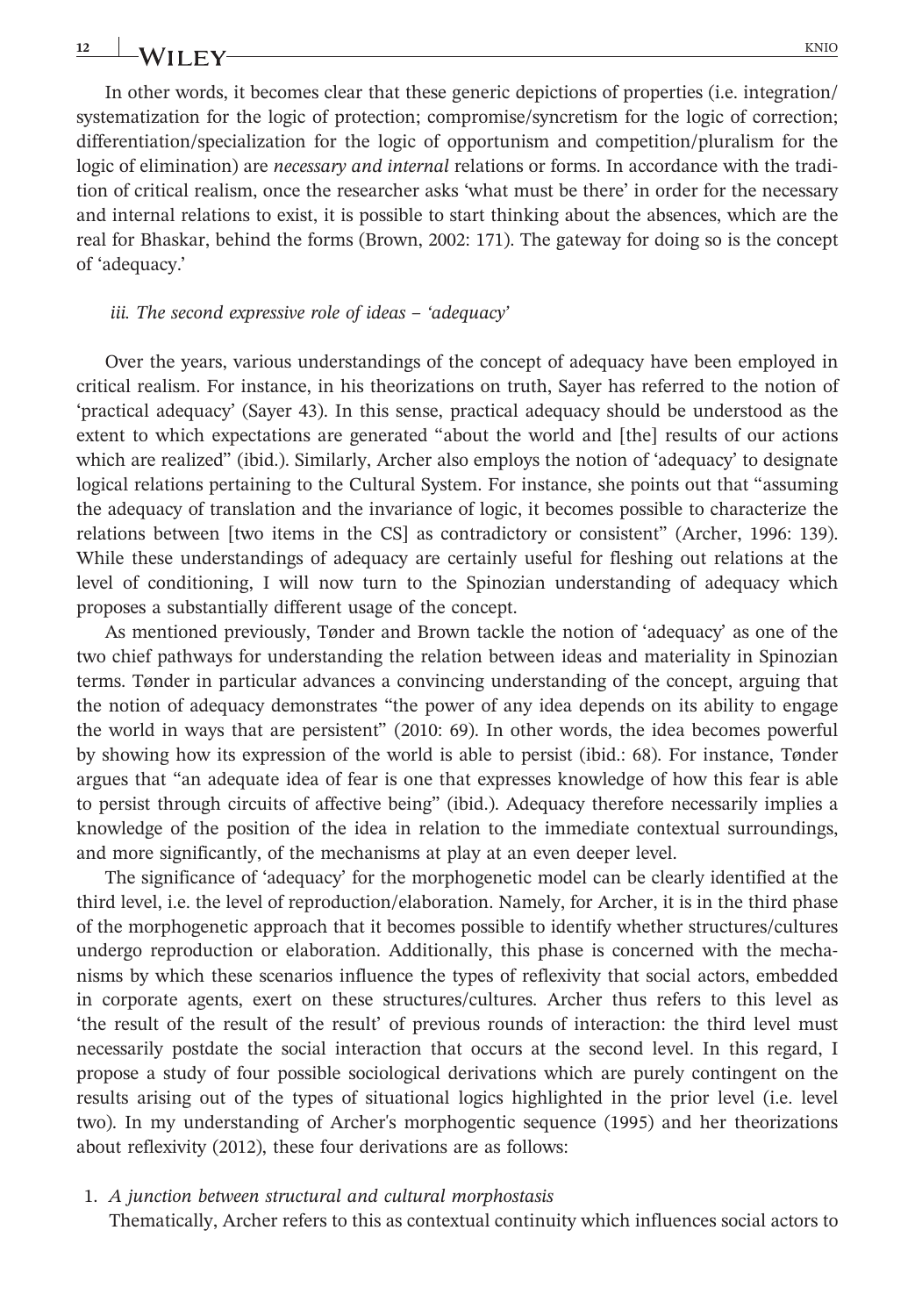### KNIO **13 13**

predominantly foster a communicative reflexivity (Archer, 2012: 17). This scenario is the ultimate example of morphostasis and it can be manifested via the following combination of situational logics: structural logic of protection with cultural logic of protection; structural logic of protection with cultural logic of correction; structural logic of correction with cultural logic of correction, structural logic of protection with cultural logic of protection

- 2. *A disjunction between structural morphostasis and cultural morphogenesis* Thematically, she refers to this as contextual discontinuity influencing social actors embedded in corporate agency to foster a predominantly autonomous reflexivity. This scenario envisages a slow-paced movement of transformation (Archer refers to it as morphostasis/ morphogenesis) and it can be manifested via the following combination of situational logics: structural logic of protection with cultural logic of opportunism; structural logic of protection with cultural logic of elimination; structural logic of correction with cultural logic of opportunism, structural logic of correction with cultural logic of elimination
- 3. *A disjunction between structural morphogenesis and cultural morphostasis* Thematically, she refers to this also as contextual discontinuity influencing social actors embedded in corporate agency to develop a dominant autonomous reflexivity. This scenario envisages a faster paced movement of transformation (Archer refers to it as morphogenesis/ morphostasis) and it can be manifested via the following combination of situational logics: structural logic of opportunism with cultural logic of protection; structural logic of opportunism with cultural logic of correction; structural logic of elimination with cultural logic of protection, structural logic of elimination with cultural logic of correction
- 4. *A junction between structural and cultural morphogenesis* Thematically, she refers to this as contextual incongruity influencing social actors embedded in corporate agency to predominantly foster a meta reflexivity. This is a scenario where there is a complete morphogenesis and it can be manifested via the following combination of situational logics: structural logic of opportunism with cultural logic of opportunism; structural logic of opportunism with cultural logic of elimination; structural logic of elimination with cultural logic of opportunism, structural logic of elimination with cultural logic of elimination.

In my view, each derivation influences individual actors embedded in corporate agents, arguing that each scenario fosters a dominant mode of reflexivity. In this sense, Archer plots a relational interaction by taking into account both the scenarios that influence the actors *and* the way the actors act in response to these influences vis-à-vis their dominant reflexivity. In so doing, she delineates the development of the triple morphogenesis of agency. But what is it that anchors this relational interaction to the respective scenarios outlined above? More specifically: what is the background against which actors reflexively aim to redefine their institutional influences? This is an important link for understanding the reflexivity of agents and the mechanisms by which they act to reproduce or alter specific social structures.

This is where the concept of 'adequacy' becomes crucial, whereby I take 'adequacy' to refer to the persistent engagement of an idea within its milieu, exerted by a particular dominant reflexivity. Namely, at level three of the morphogenetic model, 'adequacy' helps us understand that corporate agents not only reflect on the internal relations (i.e. forms) of the actions (like at the previous level), but that they are also able to reflect on 'what must be there' for the present forms to exist as they do. In other words, if we look at the example used above, it is at this stage that the agents can reflect and construct their own positions and actions in relation to the *necessary* which is at the heart of the logic of integration, i.e. 'what had to be there' for the logic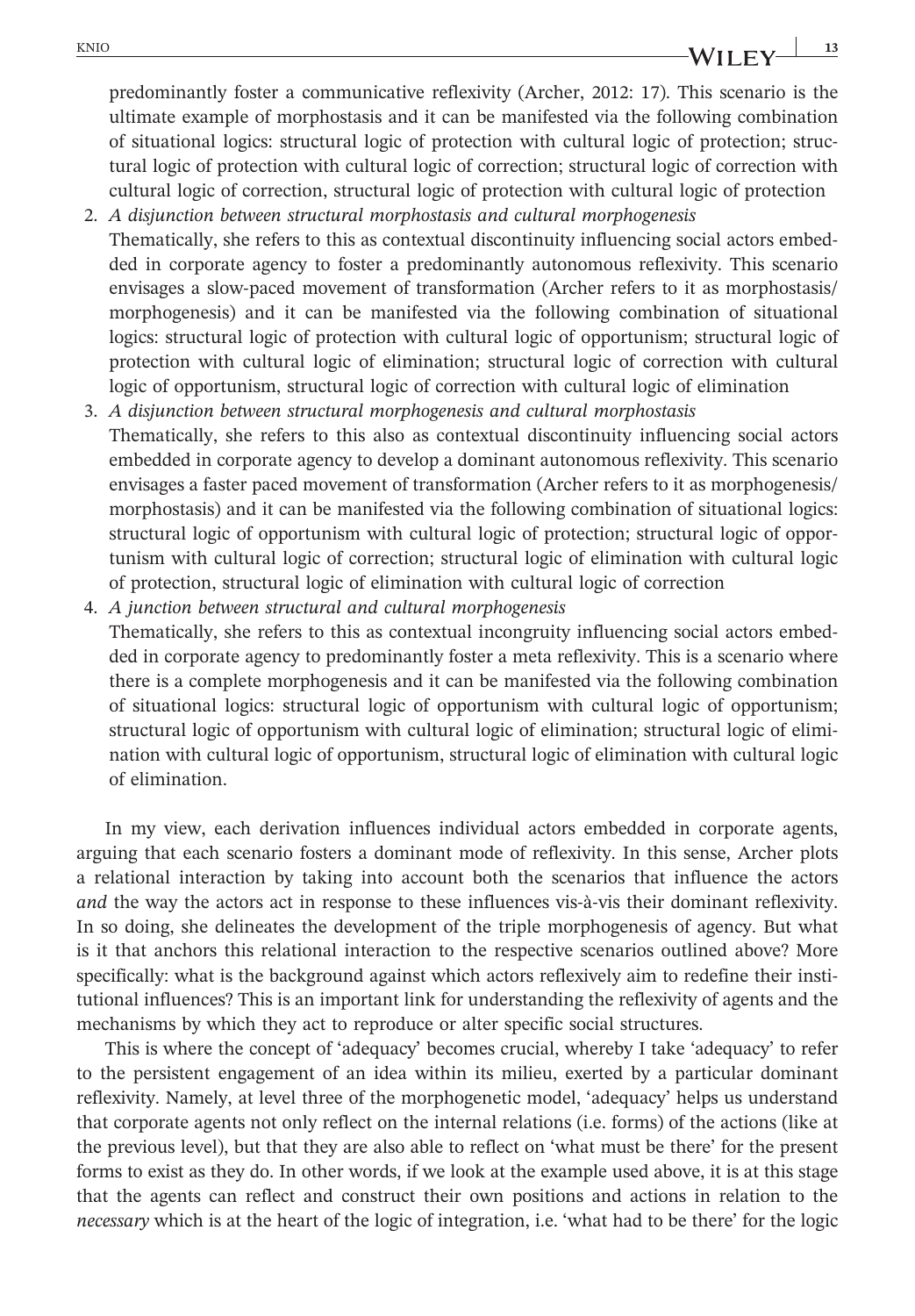of integration to manifest itself contextually. In other words, it is by contemplating on 'what must be there' that agents sometimes *orient* their behavior and their reflexivity. As such, the aforementioned anchoring of reflexivity to each respective derivation is represented by certain corporate agents' *subjective* understandings of the cause. From a critical realist point of view, this cause is *objectively* persistent and, in line with Spinoza, it has never even been separate from its effects. Once the subjective understanding of actors embedded in corporate agency towards a persistent object is institutionalized (objectified), this ensemble of intersubjectivities is effectively anchored against persistent objects. Finally, this feeds into the conditioning of the next cycle.

**It follows here that the 'adequacy' of an idea depends not only on what has happened in a previous round of interaction but that it speaks to what must exist at a deeper level, i.e. with respect to certain necessary and internal relations**. Furthermore, it refers to the types of properties that these necessary and internal relations have formed, as well as the kinds of tendencies that these properties exhibited when they were triggered and interacting with other structures and agents. It therefore follows that the necessary and internal relations of these properties might have changed in relation to the changing circumstances or interactions, but that the cause behind the property itself must necessarily still be there. Although the assumption may be that the cause is absent, it is not – on the contrary, it will always be present. Namely, if it were not present this property would not have existed in the first place.

In my view, the aforementioned elaboration of the notion of 'adequacy' – that is, my application of Tønder's understanding directly to the morphogenetic model – perfectly encapsulates the Spinozian understanding of immanent causality. Namely, 'what must be there' for the internal relation of a property to be necessary is transcendentally immanent. Although this cause is inherently absent, and takes on many different forms throughout the different stages of the morphogenetic cycle, it is necessarily immanent in a transcendental way. The immanent cause – the anchor to which the corporate agents' reflexivities were adequate to – has never been separated from the effect as otherwise the property could never have existed.

## **5** | **IMPLICATIONS AND CONCLUSIONS**

In this article, I argued that immanent causality and the morphogenetic approach can mutually benefit from each other. In particular, it is my argument that the central tenet of the morphogenetic approach – analytical dualism – would benefit from a dialogue with the Spinozian doctrine of parallelism in order to take the approach to its natural conclusion. Additionally, it is my contention that the morphogenetic approach is a natural site for the operationalization of the doctrine of parallelism; by referring to the two expressive qualities of ideas, the doctrine of parallelism can be fully explicated in the morphogenetic model. Here is a closer look at the two implications of the intersection of the Spinozian doctrine of parallelism with the morphogenetic approach:

The first implication of the intersection of the morphogenetic approach with the Spinozian doctrine of parallelism is a conceptual one. To begin with, this paper acknowledges that the morphogenetic approach is able to plot a complex interaction between structures, cultures, agency and people. In her recent works, Archer shows how the reflexive subject relates to the manner in which structures and cultures *emerge, intertwine and redefine* one another via the double and triple morphogenesis of agency (Archer, 2012: 52; Archer & Donati, 2015). This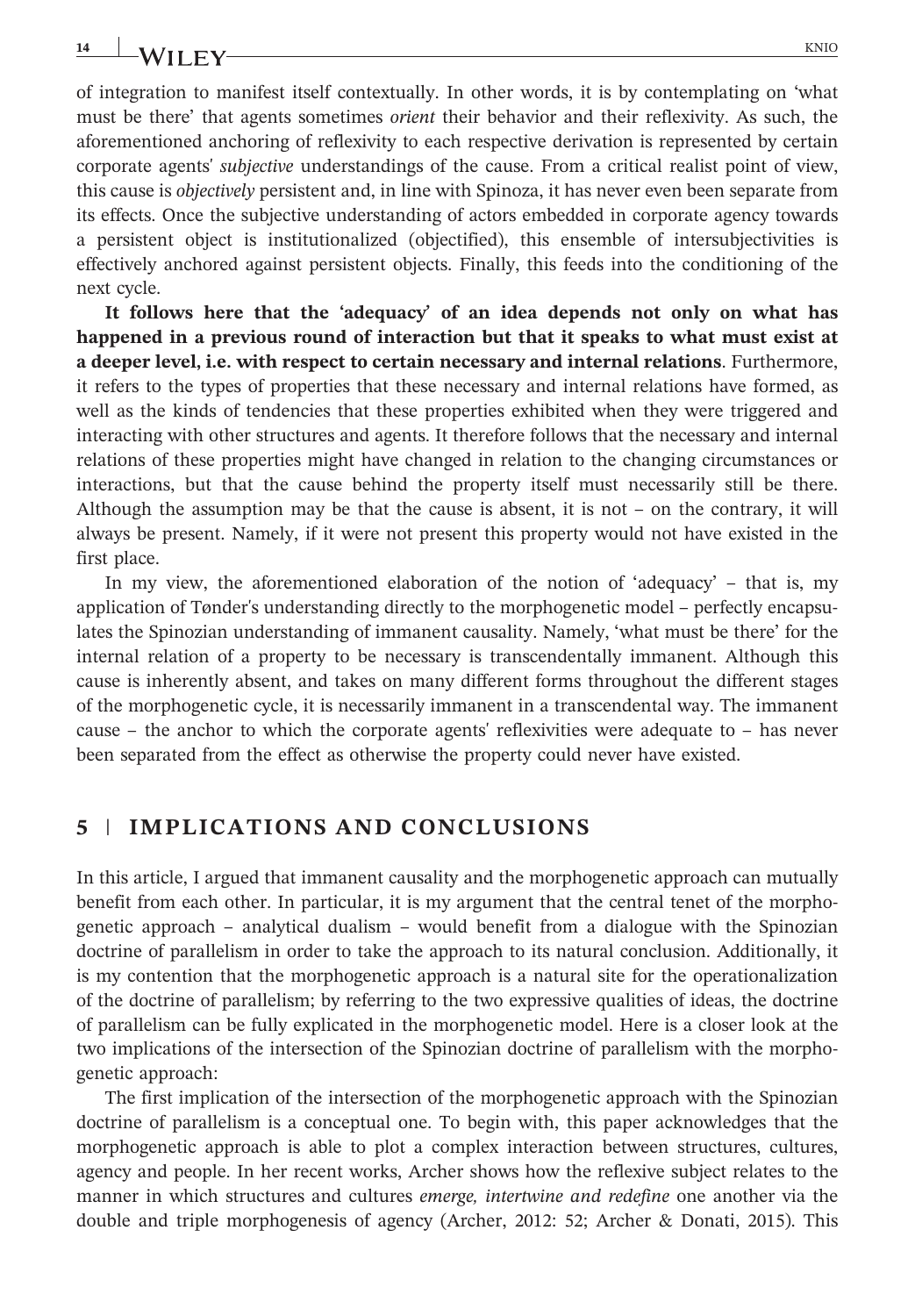#### KNIO **15**  $\mathbf{M}/\mathbf{H} = \mathbf{N}$

particular way of viewing the morphogenetic model, i.e. through analytical dualism, has its own merits as it shows that the potentiality of certain cultures and structures only conditions/ nurtures complex subsequent interactions but does not determine them. Furthermore, the potentiality accrued from the first level posits a kind of emergent causality. This is the case because every single preceding level has bearing on the one that follows it, even though every level remains autonomous. While every level has its antecedents from the level before, it is still independent.

However, if we evoke immanent causality and start looking at the morphogenetic sequence the other way around as well – i.e. from structures and cultures to people via double and triple morphogenesis – it is possible to have a more nuanced and more thoroughly developed understanding of morphogenesis/morphostasis. Immanent causality allows us to understand that the model is about complex interactions of emergent properties across the three levels in relation to structure, culture, agency and people. As we have seen before, and depending on the precise stratified location of property, one can distinguish between different types of properties (i.e. dispositions at level of conditioning, dispositional capabilities at level of interaction and reflexivities at the level of reproduction/elaboration). In other words, it is now possible to plot a complex interaction between different emergent properties throughout the stratification – **within** levels, **between** levels and **across** levels. As such, the model fleshes out stratified emergence by plotting a complex interaction between properties (dispositions), tendencies (dispositional capabilities) and reflexivities. Therefore, instead of limiting the mantra of 'when is when' to when morphostasis and morphogenesis occur (Archer, 1995: 308), immanent causality embodies the mantra of 'when is when' in relation to the entire cycle. This then allows us to have a more nuanced account of stratified emergence understanding what different emergent properties do and how they interact with each other. At the same time, this should be understood as embodying a deeper, non‐Humean type of causality, in the spirit of Critical Realism.

The second implication of my application of immanent causality to the morphogenetic approach refers to the usage of double and triple morphogenesis from the other direction – i.e. beginning with culture and structure, moving to agency and then to people – as well. Namely, within the morphogenetic sequence, Archer goes backwards from the level of elaboration to the interaction level in order to arrive at the level of conditioning (Archer, 2011). Similarly, Prandini (2011) proposes a reading of Bhashkar's "DREI (C) model" which also implies a backwards methodological movement from the 'description of behavior' to 'identification of generative mechanisms at work.' While I do not dispute this as an agreeable way to begin research on a methodological level, I also propose a series of subsequent steps to render the research more thorough. Here I refer not only to retroduction and abduction but also to retrodiction: a mechanism which allows us to specify the causality behind different mechanisms (Collier, 1994).

The next steps in our investigation should therefore be to go *back* from the level of interaction to the level of conditioning, and then move from the level of conditioning to the level of elaboration. This should then be completed by a movement from conditioning to elaboration. The way that the doctrine of parallelism helps us in this capacity is first by distinguishing between the second (the level of interaction) and third (the level of elaboration) levels to define the various logics that exist between them. Next, by turning to the *first expressive role of ideas* and the way that corporate agents become aware of the form, we are able to make a methodological leap from level two to level one (the level of conditioning). At this stage, the corporate agents are aware of the form (**but not its content**), while primary agents are not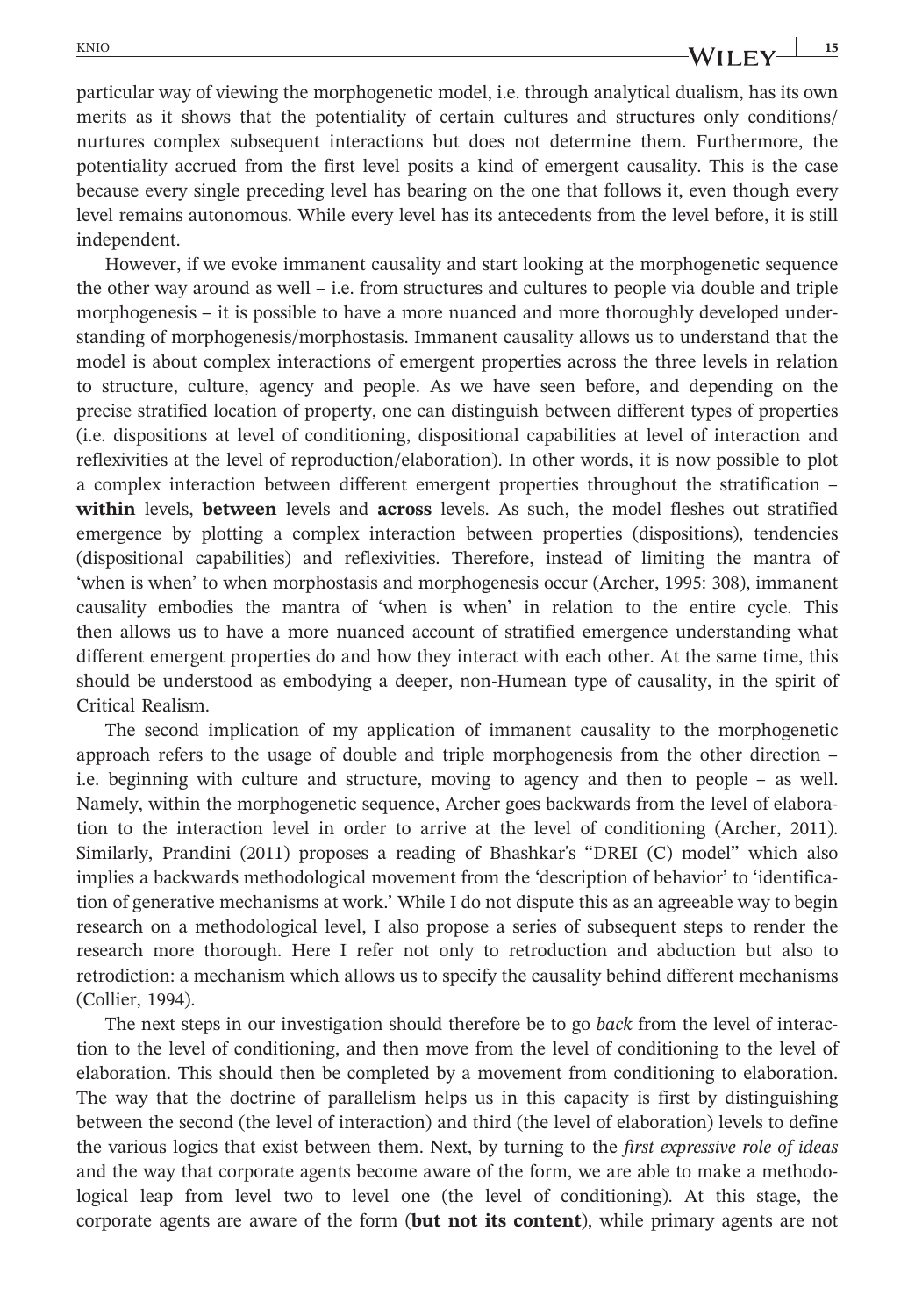necessarily even aware of the form. The following step involves the *second expressive role of ideas* and the way that it allows actors embedded in corporate agency not only to be aware of the form, but also about the object that is there, making these internal relations necessary – this is the move from level one to three. This is then completed by a final move from the level of conditioning back to the level of elaboration – a move that is facilitated and defined by the Spinozian understanding of immanent causality. In the spirit of critical realism, the actors' subjective thinking guides us to the relational object of what is being studied.

Finally, we should keep in mind that the specifications of the role of ideas is also able to tell us about the way that interests figure within the morphogenetic model. Kemp (2012), for instance, was correct in arguing that the morphogenetic model has the potential to provide a valuable and interesting account of the concept of interests. Although I do agree with him on this point, I do not share his analysis which provides an understanding of interests as intersubjective constructs. The morphogenetic approach imbued with an understanding of immanent causality would in fact invite us to probe the relation between interests, ideas, dispositions/ dispositional capabilities as well as reflexivities.

#### **ENDNOTES**

- <sup>1</sup> Aside from these critiques, numerous other authors have dealt with various implications of Archer's analytical dualism. For instance, Hedström (2005) has tackled the question of emergence and the stratification of social reality, while Farrugia and Woodman (2015) and Decoteau (2016) have dealt with the question of reflexivity in Archer's work.
- <sup>2</sup> Elder‐Vass distinguishes between 'weak' and 'strong' accounts of emergence. Weak emergent properties are inherently relational since they are based on relations between lower and upper strata; strong emergent properties occur in situations where no clear or explicit relations between strata can be discerned. Within weak (relational) emergence, Elder-Vass distinguishes between temporal and synchronic emergence. While he does not deny the importance of the temporal, his argument focuses exclusively on the synchronic (Elder‐Vass, 2010: 13–39).
- Instead of using the terms 'disposition' and 'dispositional capability' to respectively refer to properties and their behavioral manifestations in tendencies, Ellis uses the terms 'dispositional property' and 'disposition' (Ellis, 2002: 76). This difference should be understood as a purely semantic one and to avoid confusion, I will retain the former usage of the terms, whereby 'disposition' refers to genuine properties at the level of conditioning and a 'dispositional capability' is a behavioral manifestation of such a disposition at the level of interaction.
- <sup>4</sup> The 'double morphogenesis of agency' refers to the process whereby "agency leads to structural and cultural elaboration, but is itself elaborated in the process" (Archer, 1995: 247). Double morphogenesis should be understood as the beginning of the process of making vested interests in society in such a way that they were "shaped and nurtured via previous rounds of conditioning, and reshaped by virtue of complex structural, cultural and agential interactions" (Knio, 2013: 861). At the double morphogenesis of agency, we can see a shrinkage of primary agents and the emergence of corporate agents, whereby primary agents are "inarticulate in their demands and unorganized for their pursuit," while corporate agents have "emergent powers of promotive organization and articulation of interests (such that they become party to negotiated societal transformations)" (Archer, 1995: 185). The 'triple of morphogenesis of agency' on the other hand occurs at the emergent stratum characterized by the "emergence of *Actors*" whereby "the particular social identities of individual social actors are forged from agential collectivities in relation to the array of organizational roles which are available in society at that specific point in time" (ibid.: 255–6).
- <sup>5</sup> The concept of social structure for Archer entails the distinction between Structural Emergent Properties (SEPs) and Cultural Emergent Properties (CEPs). It must be noted that when Archer talks about structures and cultures, she is referring to material and ideational structures respectively. Namely, SEPs refer to material structures and are characterized by necessary and internal material relations par excellence, while CEPs refer to the ideational realm and are characterized by necessary and internal logical relations (Knio, 2013: 858–9). Logical here refers to the laws of identity and contradiction (and is not to be conflated with any notion of rationality). The concept of agency for Archer refers to "the collectivities that share the same life chances" (Archer, 1995: 257) and the "process of grouping and regrouping that denotes these collectivities' positioning *vis‐à‐vis* the distribution of resources and the division of labour which circumvents their daily practices" (Knio, 2013: 859). As a result, agency is always the 'agency of something,' and its metamorphosis can be traced through the category of People's Emergent Properties (PEPs) (ibid.: 858).
- <sup>6</sup> If we follow this logic, we are able to understand the three remaining situational logics in a similar fashion: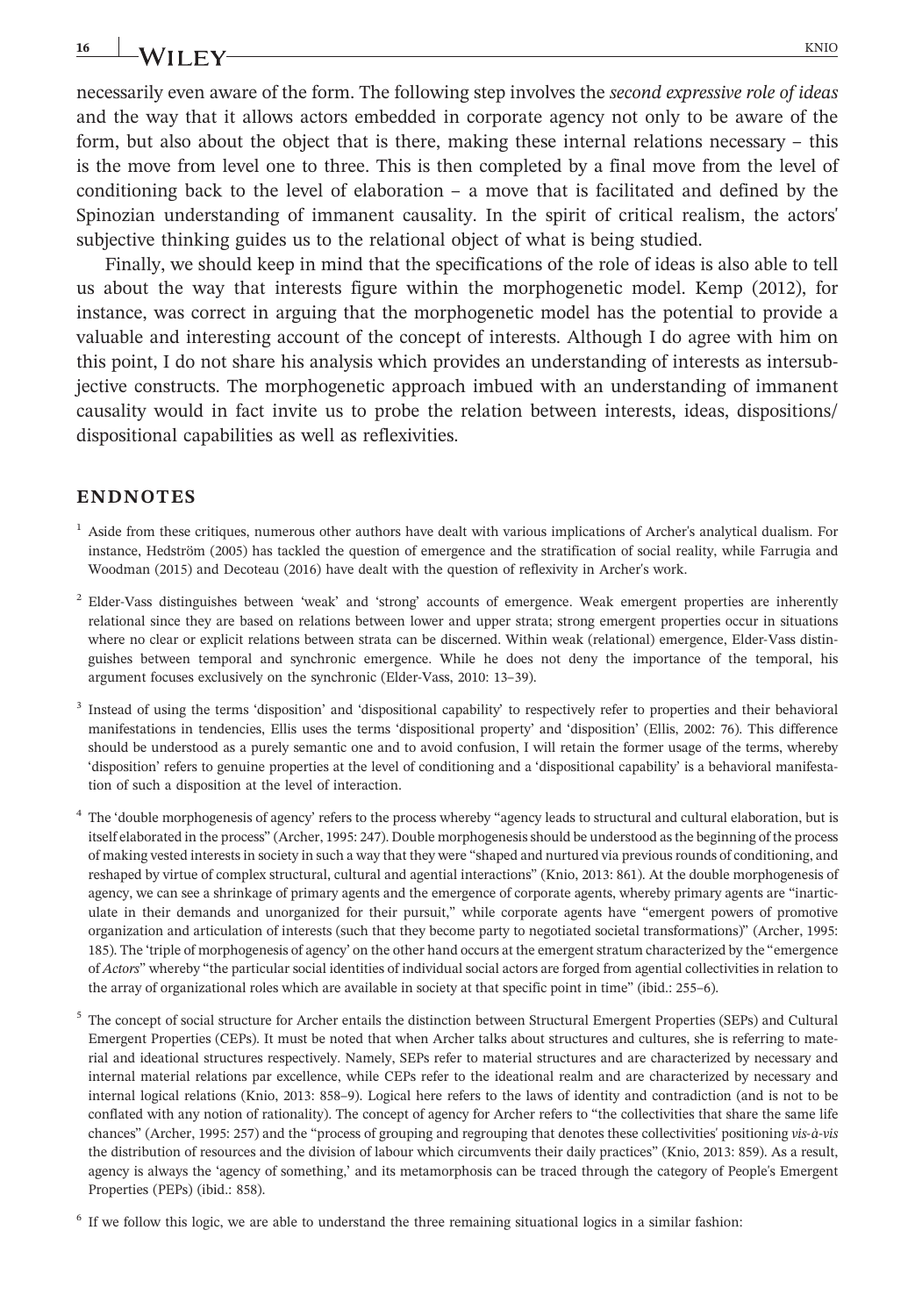- 1. Logic of correction *Materially*, containment is an emergent dispositional capacity/tendency of the disposition/property of compromise.
- *Ideationally*, unification is an emergent dispositional capacity/tendency of the disposition/property of syncretism. 2. Logic of opportunism *Materially*, diversification is an emergent dispositional capacity/tendency of the disposition/property of differentiation.
- *Ideationally*, sectionalism is an emergent dispositional capacity/tendency of the disposition/property of specialization. 3. Logic of elimination

*Materially*, polarization is an emergent dispositional capacity/tendency of the disposition/property of competition. *Ideationally*, cleavage is an emergent dispositional capacity/tendency of the disposition/property of pluralism.

- $^7$  As can be seen in Table 2, while corporate agents are not the only types of agents populating this level some primary agents also remain here – they are not necessarily conscious or aware of their surroundings. This is in line with Archer's argument that corporate agents make things happen to other people, while things generally tend to happen to primary agents (Archer, 1995: 264–5)
- <sup>8</sup> Please note that 'possessed unexercised' should not be understood as the same as 'exercised unrealized'; this is best illustrated through an example like water, which may possess the capacity to dissolve salt without that capacity's being exercised (or triggered) or if it is triggered then being unrealized because counteracted somehow.

#### **ORCID**

*Karim Knio* <http://orcid.org/0000-0001-6862-052X>

#### **REFERENCES**

- Archer, M. (1979). *Social Origins of Educational Systems*. Beverly Hills, CA: Sage Publications.
- Archer, M. (1995). *Realist Social Theory: The Morphogenetic Approach*. Cambridge, UK: Cambridge University Press.
- Archer, M. (1996). *Culture and Agency: The Place of Culture in Social Theory (Revised Edition)*. Cambridge, UK, Cambrige University Press.
- Archer, M. (2000). *Being Human: The Problem of Agency*. Cambridge, UK: Cambridge University Press.
- Archer, M. (2003). *Structure, Agency and the Internal Conversation*. Cambridge, UK: Cambridge University Press.
- Archer, M. (2007). *Making our Way Through the World: Human Reflexivity and Social Mobility*. Cambridge, UK: Cambridge University Press.
- Archer, M. (2011). Morphogenesis: Realism's explanatory framework. In A. Maccarini, E. Morandi, & R. Prandini (Eds.), *Sociological Realism* (pp. 59–94). Abingdon: Routledge.
- Archer, M. (2012). *The Reflexive Imperative in Late Modernity*. Cambridge, UK: Cambridge University Press.
- Archer, M., & Donati, P. (2015). *The Relational Subject*. Cambridge: Cambridge University Press.
- Archer, M., & Elder‐Vass, D. (2012). Cultural System or norm circles? An exchange. *European Journal of Social Theory*, *15*(1), 93–115.
- Bhaskar, R. (2008). *A Realist Theory of Science*. London and New York: Routledge.
- Brown, A. (2002). Developing realistic philosophy: from critical realism to materialist dialectics. In A. Brown, S. Fleetwood, & J. M. Roberts (Eds.), *Critical Realism and Marxism* (pp. 168–186). London and New York: Routledge.
- Collier, A. (1994). *Critical Realism: An Introduction to Roy Bhaskar*'*s Philosophy*. London: Verso.
- Decoteau, C. L. (2016). The reflexive *habitus*: Critical realist and Bourdieusian social action. *European Journal of Social Theory*, *19*(3), 303–321.
- Deleuze, G. (1988). *Spinoza: Practical Philosophy*. (R. Hurley, Trans.). San Francisco: City Lights Books. (Original work published 1970)
- Della Rocca, M. (2002). Spinoza's substance monism. In O. Koistinen, & J. Biro (Eds.), *Spinoza: Metaphysical Themes*. Oxford: Oxford University Press.